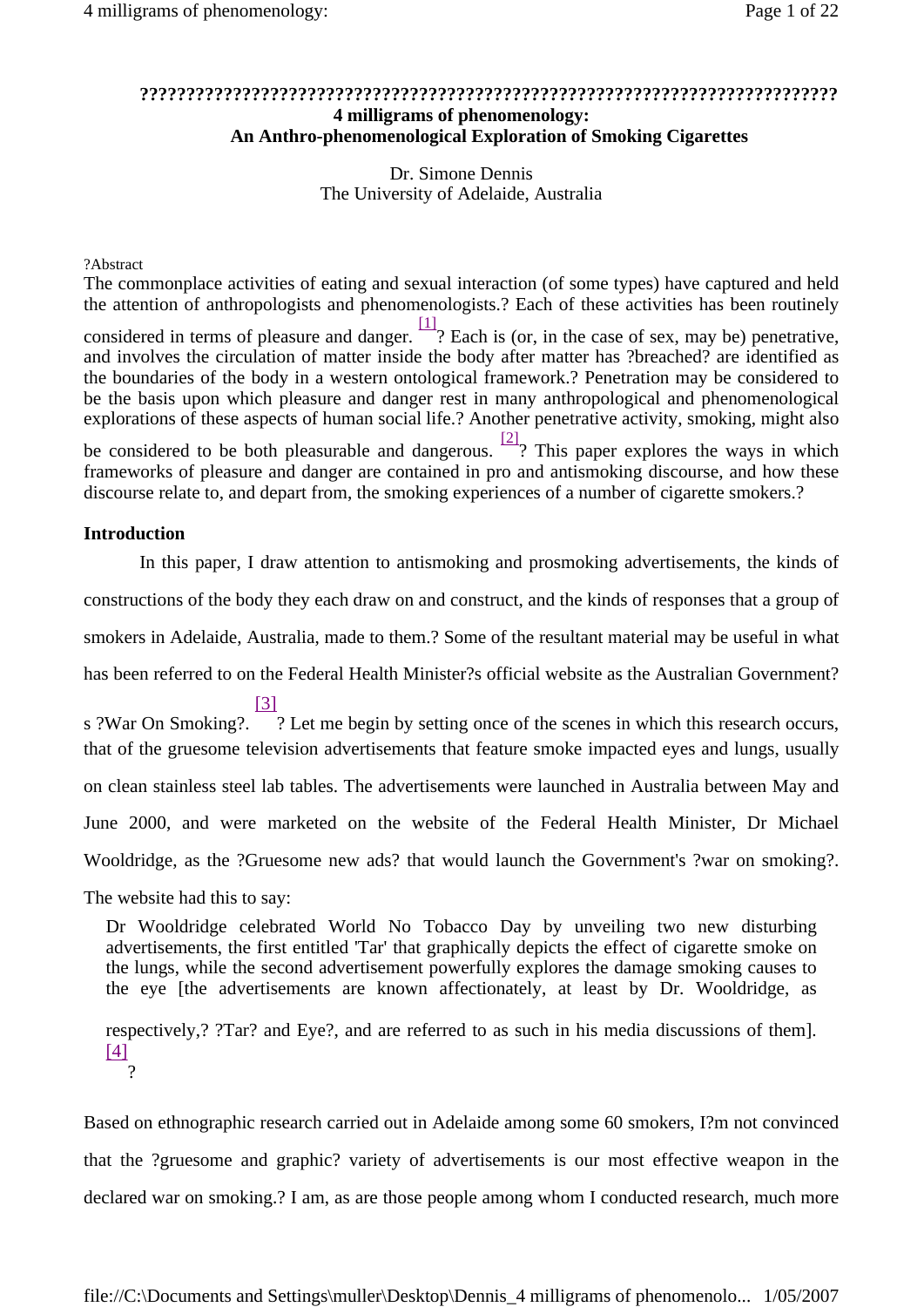convinced by the kinds of advertisements that privilege social relationships, and the entailment of smoking in the demise of them, for it is precisely the intercorporeal and social in which smoking is entailed in the everyday practices of many smokers.?? An anecdotal example of the charge of ineffectiveness is that when I met with some of the informants participating in my study, they had a particular reaction to one advertisement that was shown on the television that remained on in the background as we chatted together about smoking. The advertisement was one of those graphic ones, in which the aorta of a dead smoker, ?age 30?, was squeezed onto a hospital tray to produce the sticky build up within resultant of smoking.? Seven pairs of eyes swiveled around to the screen. Stella, a long time smoker in her 40s, said: ?God, that?s gross, isn?t it?? Alex, in his 30s, said, ? Yeah. Let?s go have a fag?. [5] ? This is gold to an ethnographer interested in the effectiveness of antismoking advertisements on smokers, so I questioned them closely about this reaction. ?Look?, said Stella, ?Everyone knows smoking can kill you and make you sick.? The ads have the reverse effect on me; it reminds me that it?s probably time for one. The ads are all doom and gloom and death, but they just don?t realize that it feels good to have a fag, especially with your mates.? [6] ?

Given the attention that smoking has long received from those involved in public health policy development and practice, and that it is currently receiving from the Federal Government, combined with incoming legislation that extends existing bans in indoor areas and some external areas, it is no surprise that quantitative data about smoking related deaths, illnesses and hospital costs abounds. [7] ? It is surprising, though, that precious little is known about the everyday practice of smoking, *as it is conducted by everyday smokers.?* Indeed, the antismoking advertisements produced by the antismoking lobby in Australia generated their own sets of *quantitative* data, even before they were aired, which was used to indicate the likelihood of their success based on the fear that carving up eyes and lungs ought to have produced in smokers.? Prior to the release of the advertisements, Hill et al argued that:?

?Extensive *quantitative* testing of the "Aorta" advertisement in particular showed that the pictures produced a strong visceral "yuk!" response, hence qualifying it as a "fear appeal". [8]

Admittedly less extensive ?testing? of responses to these advertisements, as expressed above, might indicate otherwise. It certainly was the case that the visceral ?yuk!? was present in both data sets, but in the small slice of ethnographic data issuing forth from Stella and her companions, the visceral ?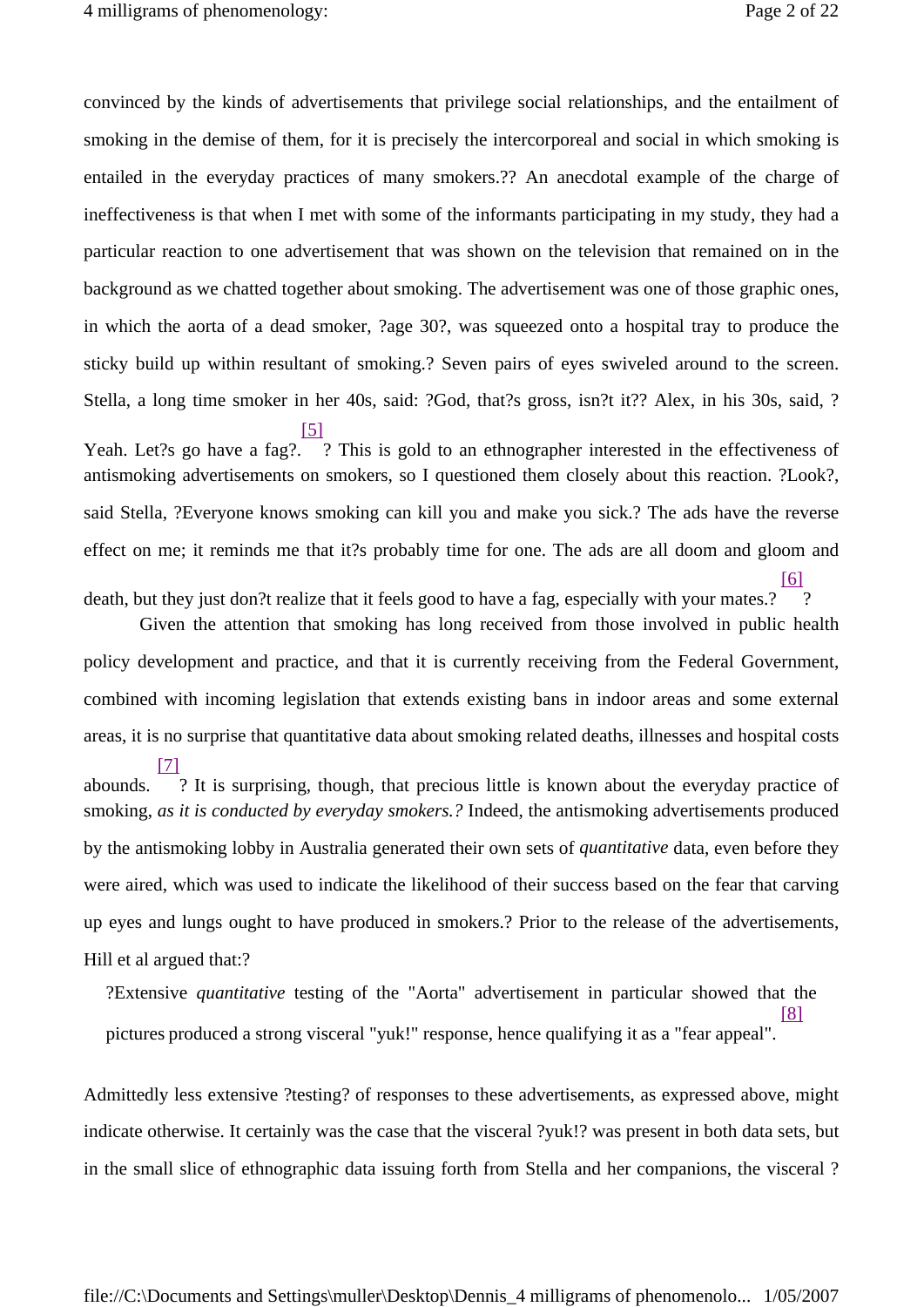yuk? still led to a cigarette.? This may well point to some of the different kinds of data that qualitative and quantitative approaches might each provide.? Anthropologists are well placed indeed to flesh out existing qualitative data with ethnographically sourced insights into what we know from the quantitative data is Australia?s biggest killer. [9] ?? This paper is in one way an attempt to highlight the value of what anthropologists can bring to our understanding of smoking.?

# **The notion of habitual extension**

**?**Jack Katz has noted that smoking routinely makes visible the respiratory process that evidences our intertwinement with the world.? Katz suggests that marking the more usually invisible exhalation phase of respiration with smoke accounts for some of the appeal of smoking.? In Katz?s formulation, smoke visibly moves beyond what people living under the conditions of a broadly western ontology, in which the body is theorized as? ?being separate from? the world and its contents, might understand as the sitedness of their own bodies.?? This visible move outbound through breath, Katz argues, effectively extends one?s own personal reach in the world.  $\frac{110}{2}$ ? As I will argue in what follows, this notion of extension is often labeled ?escape? in cigarette advertising.??

Recognition of the intertwinement of body and world is implied in cigarette advertising discourse when it acknowledges that smoke mobilizes the person beyond the gravitational limits assigned the body by Galileo, and, indeed, in western ontology of the body more generally.  $\frac{[11]}{?}$ ? In prosmoking advertising material, smoke achieves an order of corporeal ?escape? by visibly marking the outboundedness of breath, to sites unknown, perhaps even to the legendary ?Flavour Country?, or to the tropical islands of the Menthol group.  $\frac{[12]}{[2]}$ ??? However, the conditions surrounding this mobilization in cigarette advertising discourse are such that the body remains an inert entity submitting to the effects of gravitation and movement, while the smoky products expelled by the body can offer an avenue of escape to sites located beyond its bounds.?

If the prosmoking discourse proposes a dual propensity of the body to at once stand still and move out beyond itself, then the antismoking discourse proposes a strictly bounded and sited body characterized by a Kantian mode of ?receptivity?, in which the perceiving subject remains passively receptive of the world?s range of stimuli.? [13] ?? Smoke, in this discourse, impacts upon people, and a strict division between person and external world is maintained in the discourse. Katz?s remarks

### file://C:\Documents and Settings\muller\Desktop\Dennis\_4 milligrams of phenomenolo... 1/05/2007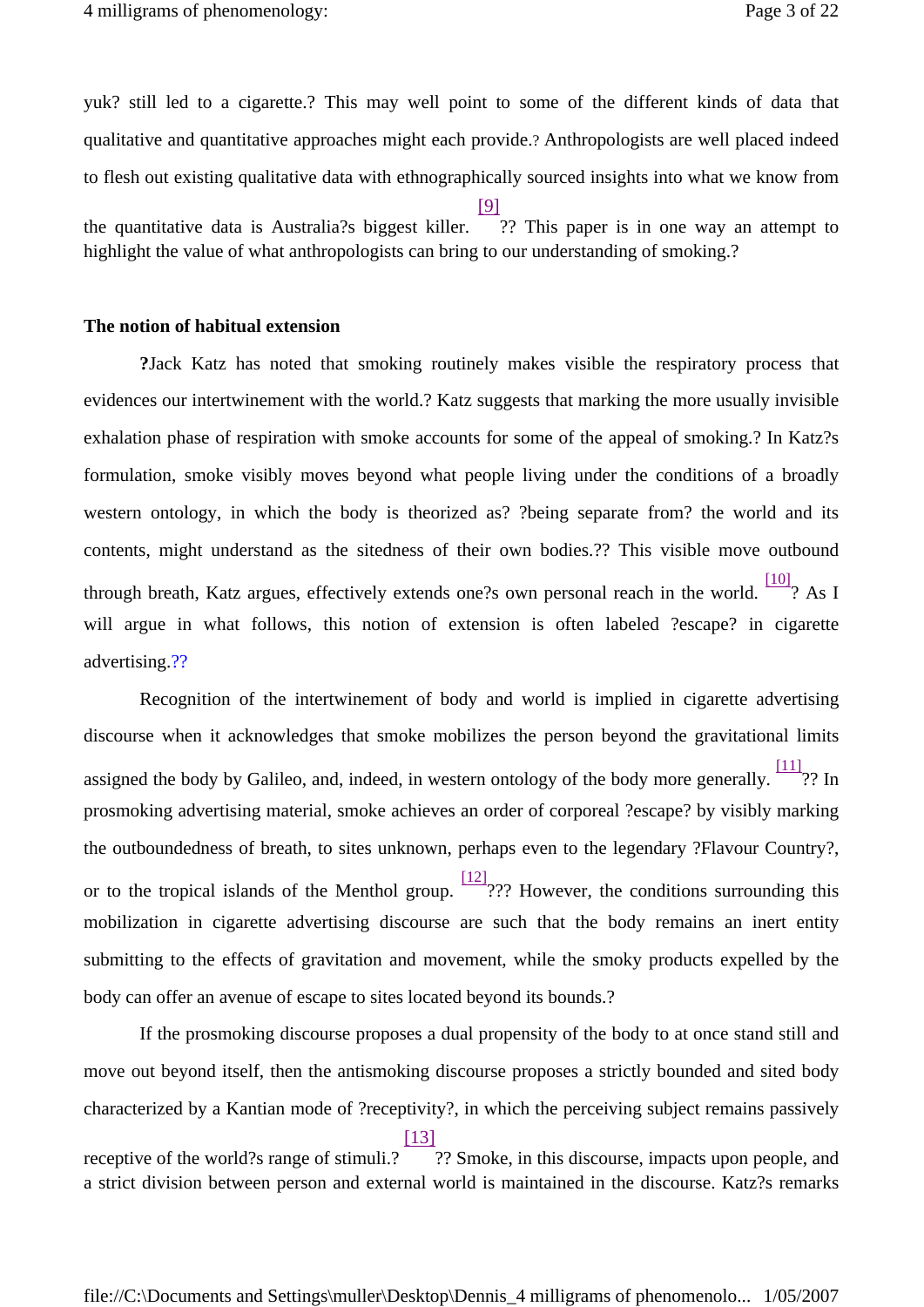about the exhalation phase of smoking stand in stark contrast to the almost exclusive focus on the *inhalation* component of the process that is lent to smoking practice by what I will loosely term ? the antismoking lobby? in Australia.? The lobby to which I refer is constructed of a number of bodies that are administered by State and Federal Government Departments.? As well as offering sponsored programs such as the Quitline, which offers information and advice by telephone and print media to people attempting to quit smoking, ?the lobby? runs television advertisements, and presents Government Health Warnings on cigarette packages. Television advertisements and cigarette warning labels are given particular attention in this paper. The anti-smoking lobby in Australia, while providing a (determinist) explanation of the roots of smoking pleasure,  $\frac{1141}{110}$  focuses the greatest part of its attention on the inhalation phase of smoking, in order to draw a kind of highly reflected upon ?self-attention? to the danger of the practice.  $\frac{[15]}{[15]}$ ? This presented danger is related to the capacity of smoke to invade the body, via inbound breath.

Neither pro nor antismoking discourse captures the embodied practice of smoking, at least according to the participants in this research. Instead, each discourse manages to reify temporal aspects of human embodiment: pain and inhalation, in the case of the antismoking lobby discourse, and pleasure and exhalation, in the case of prosmoking discourse.? This is not a critique of either kind of advertising campaign, in terms of a comparison of art to ?real life? that the advertisements fail to reconcile; rather, I examine the discourse that revolves around exhalation and pleasure, in the case of prosmoking advertisements, and inhalation and pain and danger, in the case of the antismoking lobby, and compare these with the ways in which a small group of smokers understood their own entailments in the world as they engaged in smoking practice, to the end of exploring the effectiveness of ?Tar? and ?Eye? antismoking advertising.

To explore these experiences of smoking I use a framework of intercorporeality that is able to slip across the sharp distinctions made in pro and antismoking discourse of outbound breathing, of internal and external regions, of pleasure and danger. Attention to intercorporeality and multisensuality are critical in understanding the complex modes of human sociality entailed in smoking, and the variety of sensual ways of encountering and experiencing smoke and smoking. For the participants involved in this research, smoking constituted a social practice requiring intercorporeal and multisensual means to function.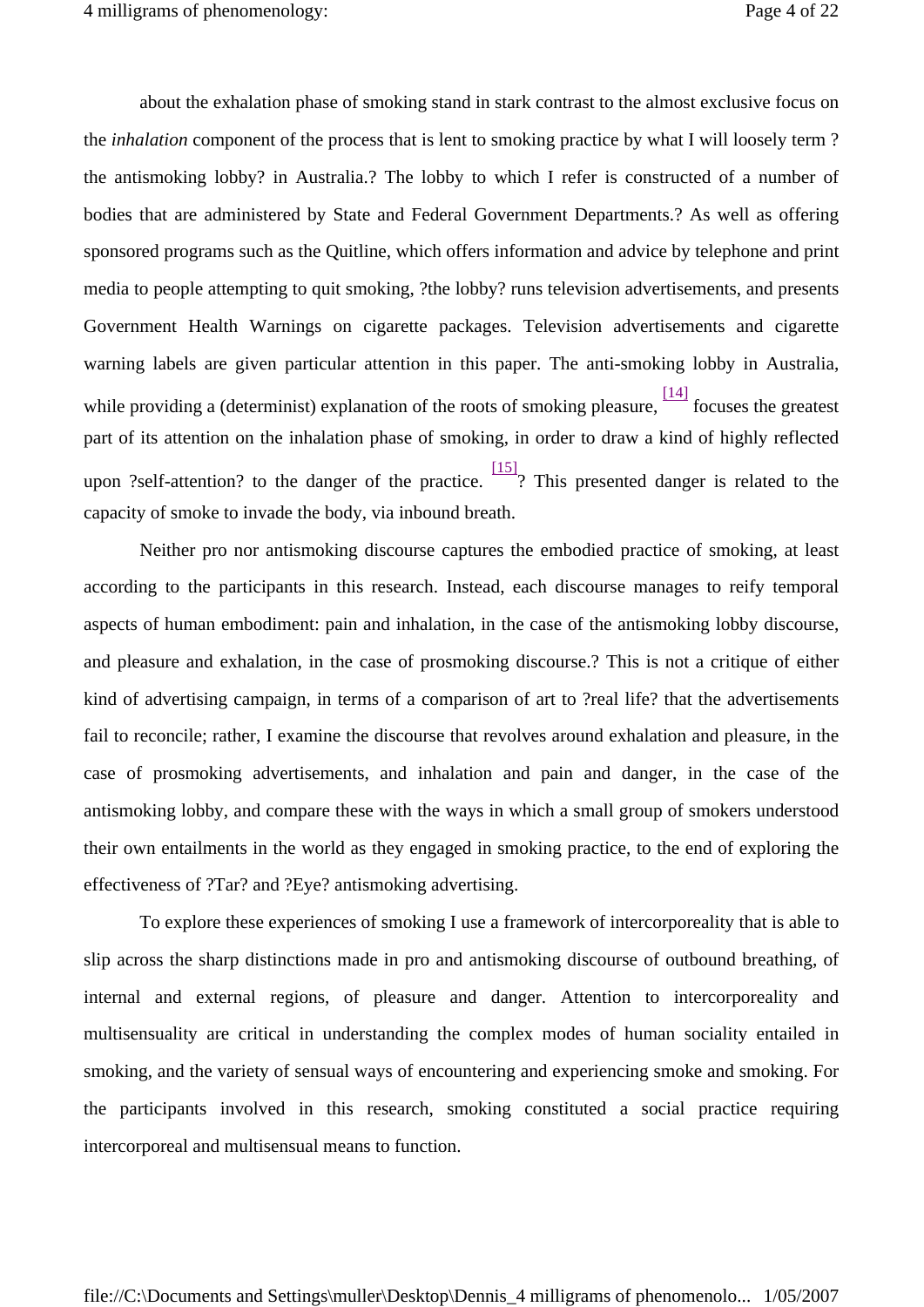# **?Every cigarette is doing you damage?[16]: an invitation to the present body**

State-sponsored anti-smoking television campaigns draw specific attention to aspects of the smoking body, aspects that are inaccessible to the smoker in the course of unreflected upon smoking. ?These advertisements issue a kind of invitation to what Langer has called the present body.  $\frac{[17]}{[17]}$ ?? Present bodies invite reflection and allow a person to discover their own activity ?in shaping the world as it is discovered through our perception?.  $\frac{181}{2}$ ?? Specific present attention is drawn to the smoking body in anti-smoking television advertising, in which aspects of that body are brought into self-reflection via avenues of pain and danger.? James Hagan, whose voice is eerily well known in Australia, New Zealand and the UK, provides the catch-cry in the ads, the single line: ?Every cigarette is doing you damage?. This line provides instant orientation to the themes of pain and danger, an orientation that is followed by an on-camera exploration of the insides of the body, where the evidence of pain and danger is to be found.?? In inviting reflexive attention to the body, the antismoking advertisements reify and decontextualise a number of ?moments? or ?aspects? of human embodiment, which I discuss in turn.? The notion that antismoking advertising privileges a number of ?moments? is acknowledged by its Australian supporters, some of whom have noted that:??

Great care was taken in crafting these "smoker moments" to maximise their ability to engage the smoker and convey empathy for the smoker's situation. Pre-testing of this component showed that smokers are mildly self-deprecating in relation to their smoking and respond empathically to depictions of awkward "desperate" smoking situations, such as a smoker reduced to lighting a cigarette from the flame of a gas stove (see top left panel on the cover). The advertisements will work to the extent that the thought, act, or sight of inhaling a cigarette brings to mind the sticky walls of arteries, genetic damage to lung tissue, or the "rotting" that characterises chronic lung disease. [19]

The television advertisements, of which there are several different versions, besides ?Tar? and ?Eye? run for around 30 seconds and are aired during primetime on commercial television stations. Common to them is a focus on the inhalation phase of smoking, which is treated as a distinctive phase, and is separated out from exhalation.? In the ads, the smoker draws smoke from the cigarette into the mouth and then into their lungs (a process which, as viewers, we may follow on the screen down into the smoker?s lungs, a process which the smoker and the viewers of the smoker are usually entirely unable to view).? Aspects of the internal body, the lungs, for example, are shown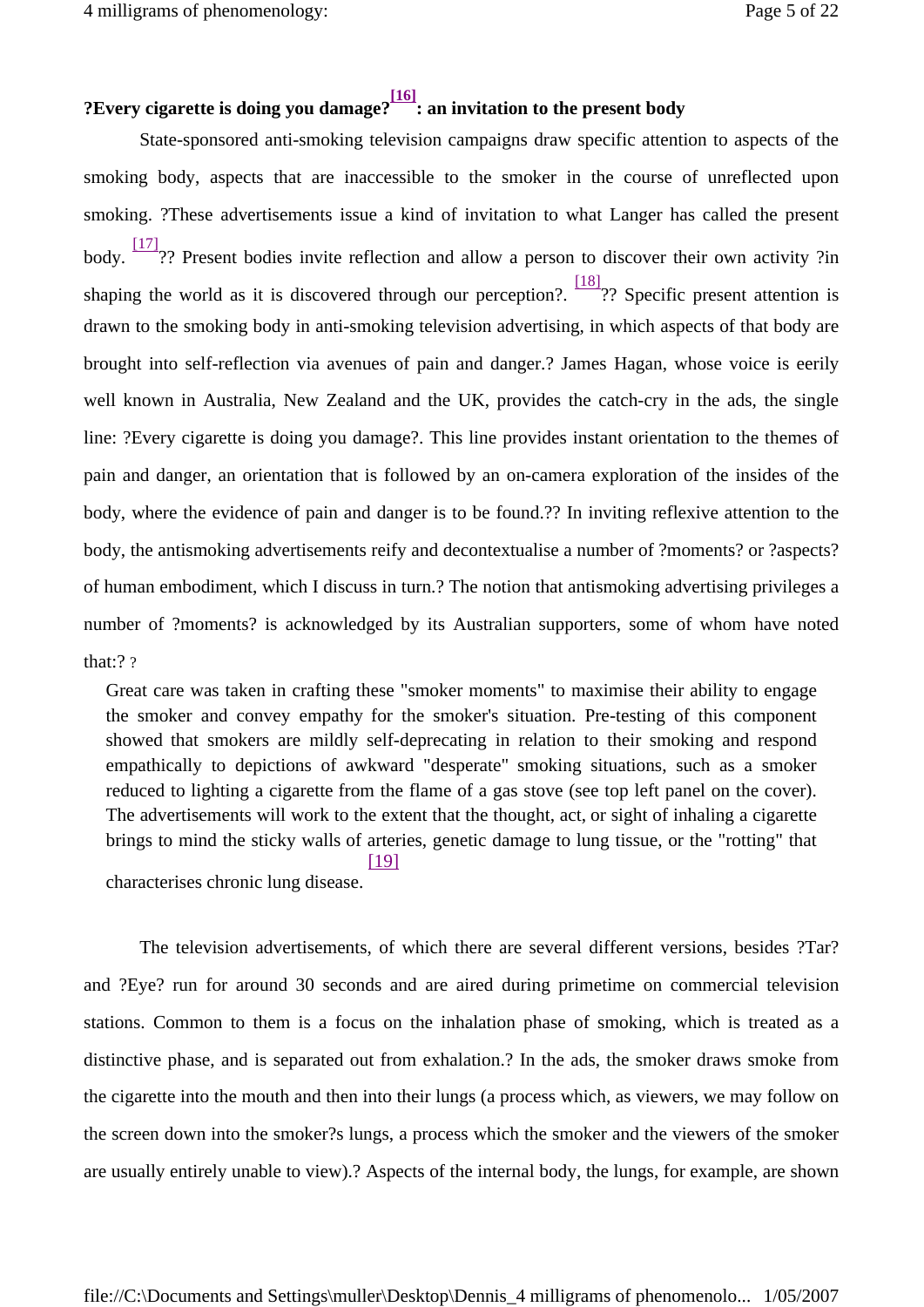to be subject to damage in the advertisements; the lungs are shown filled up with smoke, and a voice-over describes the damage to which they are subject. The advertisements typically begin with the lighting up of the cigarette, and the drawing in of a single drag from it, and typically end at the point of exhalation of that single drag.?

Inhalation is here presented as a complete component of what, in habitual experience, is a cyclic and necessarily ongoing respiratory entailment in the world.?? First, self-conscious attention is drawn to that which we must routinely ignore if breathing is to continue in a habitual, disattended manner.? The anti-smoking advertisements offer up for our examination a specific segment (inhalation) of a habitual action (breathing in and out) that is necessarily cyclic.? It is only when we pay specific reflexive attention to the cycle of breath that we can experience breathing as a series of distinctive inhalation and exhalation phases.?  $\frac{[20]}{[20]}$ ?? Respiration is more habitually (and necessarily) experienced as an ongoing intertwinement with the world, and, as Katz notes, ?we do not usually seek to find points in it that undermine its ongoing circularity?.  $\frac{[21]}{[22]}$ ??? Finding points in its ongoing circularity and dwelling upon them reifies a moment of human being in the world, and is key in the antismoking discourse. This discourse seeks to draw attention to the body as a bounded physicality that is corporeally cut off from a variety of entailments in the world, including those of breathing.? This disentailment has been even more specifically drawn out by the lobby in an advertisement in which the smoking person is presented inside a jail constructed entirely of bars of smoke.? Smoke here does a very unsmoke-like thing: it *stays* in a sited place, as does inhaled smoke for the duration of the antismoking advertisement. Smoke and breath are loath to be located; they *move* and, as they do, they entail and occasion a variety of corporeal intertwinements in the world.

Corporeal containment is also presented in antismoking advertisements through the raising of awareness of the insides of the body.? The anti-smoking lobby is well aware of the fact that many smokers do not pay present attention to their lungs, and cannot in the course of everyday life be aware of the condition of these organs.? The Government Health Authority Warning on my package of Peter Stuyvestant Lights informs me that I may not be aware of the ways in which my lungs are being damaged as I smoke:? ?Lung cancer can grow and spread before it is noticed?. <sup>[22]</sup>? ?To the end of awareness, lungs are filmed inside the body, and warnings about the compartmentalised insides of ?my body? are posted in large text on the front of my cigarette package.? These separable aspects of the body are shown to be wholly contained within the site of ?my own body?, increasing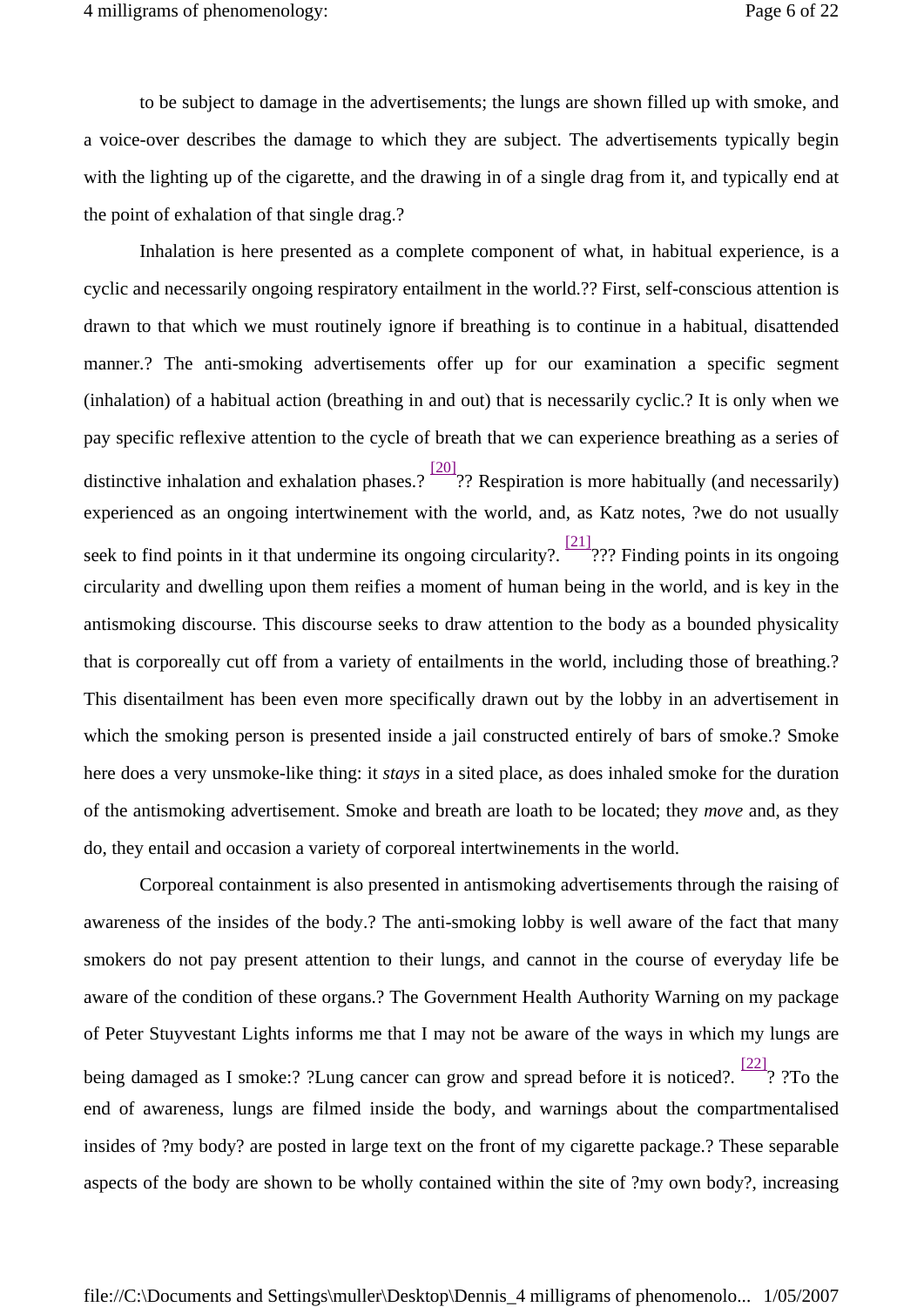present attention to them as wholly contained within me and separate from any external world with which I might more habitually engage.? As David Abram has noted, the sum total of the ?separable? and diagramable systems of the body is very different from the experiencing body, or ?body subject? that Merleau-Ponty described in *Phenomenology of Perception* as the living and attentive body. [23] ?? Abram notes in particular that:

This breathing body ? is very different from that complex machine whose broken parts or stuck systems are diagnosed by our medical doctors and ?repaired? by our medical technologies.? Underneath the anatomized and mechanical body that we have learned to conceive ? dwells the body as it actually experiences things, this poised and animate power that initiates all our projects and suffers all our passions. [24]

The distinctive differences between the body presented in the antismoking advertisements or, rather, the collection of reification of bodily moments and systems that are presented, and the experiencing sensual body that Abram describes is perhaps evidenced by the response of the previously mentioned group of smokers who, upon viewing an antismoking advertisement on the television, decided it was time for a cigarette. This response, which indicated that this group of people did not respond to the advertisments by directing fearful attention to their damaged respiratory systems, may also indicate that the compartmentalised respiratory systems they viewed on the screen bore no resemblance to their own experiences of smoking, or indeed of themselves.?

The bodily suffering of passions that Abram draws attention to is critical in achieving the separation of person and world presented in antismoking campaigns.?? Many theoreticians, including Serres,  $\frac{[25]}{[26]}$  Compton,  $\frac{[26]}{[27]}$  and Levy,  $\frac{[28]}{[28]}$ ? have argued that pain or suffering occasions the self-reflexive attention that is required to enact a separation between person and world, however fleeting and incomplete that ?separation? is bound to be in a person who can never fully achieve such a condition in life.  $\frac{[29]}{?}$  Serres argues that drawing attention to an intersection between person and an aspect of the world results in experiences of pain or suffering. The constriction of the body, the holding in of one?s breath, Serres would argue, constitutes a restriction of the most basic of what he calls human ?joys?: that of habitual and necessary entailment.? Pain is a critical part of the invitation that the anti-smoking lobby issues to move away from habitual intertwinement, to attend to a present condition of the body.? The parts of the body that are shown on anti-smoking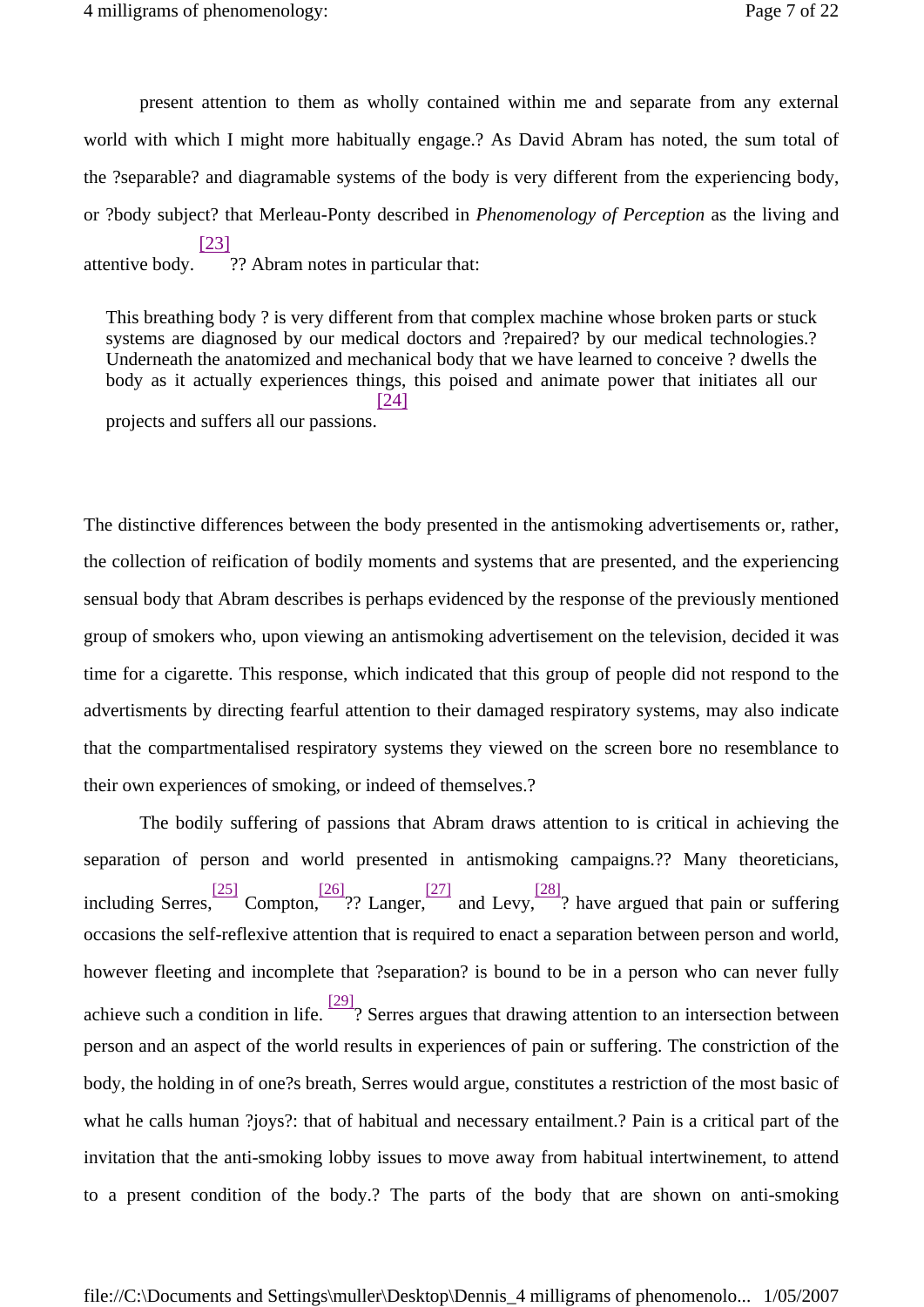advertisements are shown through a lens of pain and damage.? The anti-smoking lobby draws specific attention not to immediately experienced pain to usher in reflexive attention, but instead to the inevitability of pain as a result of smoking practice.? For this, we go inside the body, which is busily building up the resources that will result in the inevitable physical pain of smoking-related illnesses.?

# **Selling smoking pleasure**

Jack Katz recognizes that, for decades, photographers used the idea that smoke marks the projection of self through the world, ?to suggest the reach of writer?s personalities?.  $\frac{[30]}{?}$  Says Katz: ?there is not any natural marking of the end of one's projection of self into the world through exhaling (a fact, I suspect, that accounts for much of the attraction of smoking)?.  $\frac{[31]}{[32]}$ ?? Katz here argues for a view of smoking based on a notion of travel outbound from the body site.? Put simply, my smoke, endowed with the capacity for visually traceable travel via my breath, can travel outbound, moving beyond the bounds of where, should I subscribe to that ontology in which body and world are separated, I would have to stay.?

A great many advertisements for cigarettes have picked up and extended the metaphor of escape that I am suggesting is based on a western body-world ontology.? I can, in some cigarettespeak, *escape* to Flavour Country.? There is travel implied here: on my packet of Peter Stuyvesant Lights, underneath the Government Health Authority warning, is the following message:

Mild choice tobacco plus the Modern Filter make Peter Stuyvesant the International Passport to Smoking Pleasure! [32]

Leaving aside the Modern Filter, which requires an analysis beyond the scope of this paper, I want to draw out a connection between ?smoking pleasure? and ?passport?.?

In traditional philosophy, the bearer of the look is assumed not to move and ?sits down to look, through a window at the blossoming tree: a statue posed on affirmations and theses?. <sup>[33]</sup>?? Contemporary philosopher Michel Serres argues against such an assumption, and insists instead that receptivity, in the Kantian sense does not characterize?? ?viewing, which is not as much about passively looking and seeing (or otherwise receiving) visible objects as it is about ?visiting? with them.? The term ?visit? and the verb ?to visit? mean at first ?seeing?; ?they add to it the idea of itinerary ? the one who visits *goes* to see?.  $\frac{341}{2222}$ ???? Such a notion of vision might be likened to the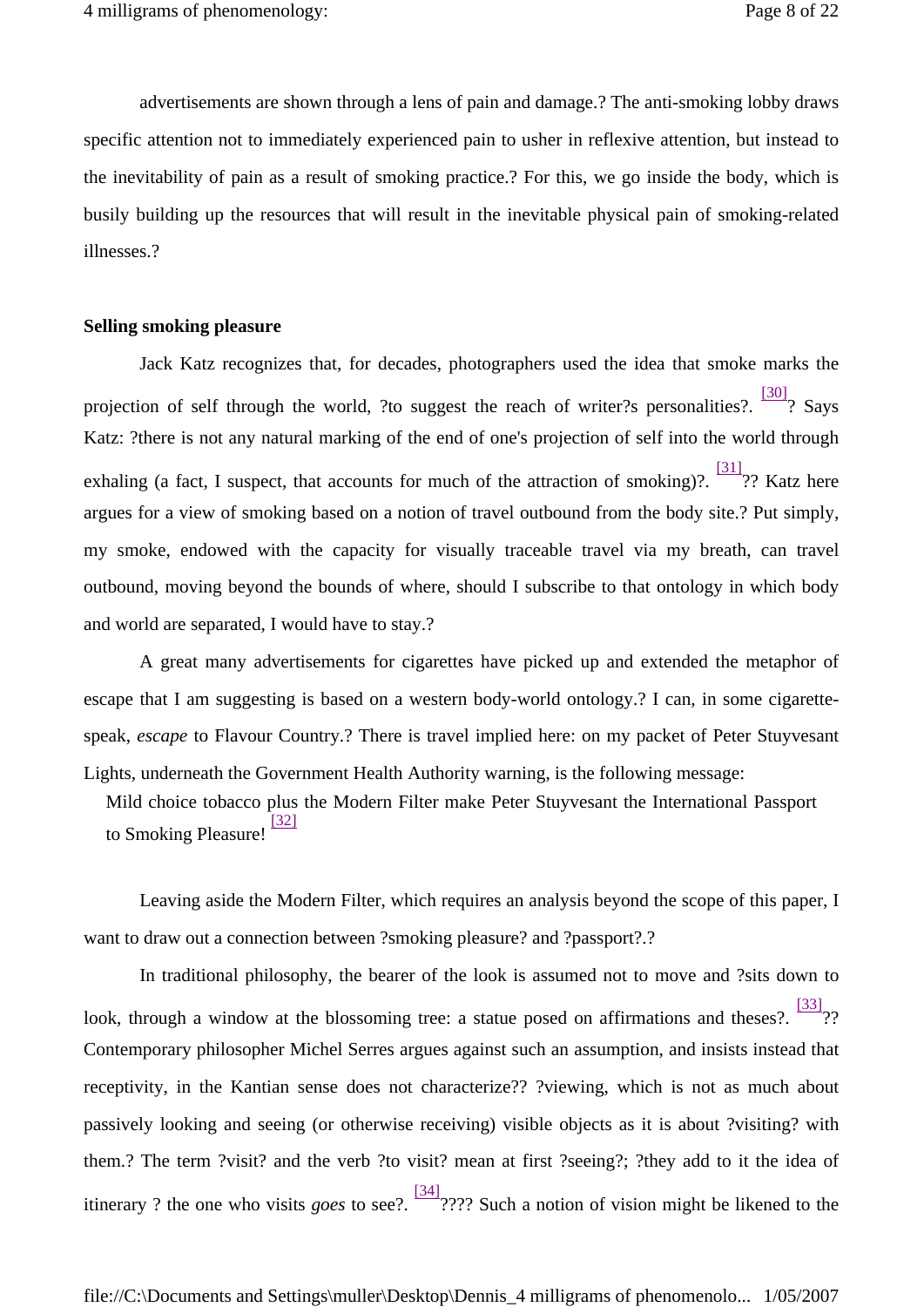# [35]

activity of the senses proposed by Abrams in *The Spell of the Sensuous* , and understands vision in particular, as Connor notes, to be ?on the move?.  $\frac{[36]}{?}$ ??? This suggests that the sensing body goes to visit or temporarily dwell in what is seen.? The fact that what is seen in this case, smoke, is also on the move ? up, up and away to who knows where ? makes a certain sensual sense of passports, itineraries, escape to tropical islands and the easy journey to Flavour Country.? Smoky breath goes places beyond us, and cigarette companies are shrewd to imagine for us several appealing destinations.? Serres?s point, however, is critically different from the one made in prosmoking discourse:? in Serres?s work, there can never be a situation where the body somehow stays sited, while some of its aspects reach out beyond some specific site in which the body is located.? To see is to travel in Serres?s work because the sensing body is, through sight, unsited; it persists in the act of seeing that which we have entailed in our sensing bodies.? As Merleau-Ponty, [37] [38] [39] [40]

 Basso, Abram, and Casey, have all insisted, the body persists in ongoing conmingling reciprocity with things through sensual perception, to yield a coalition of body and things.? In prosmoking discourse, such a conmingling is only partially acknowledged, and to see is to travel in a kind of armchair manner.? The visibility of smoke reveals to us the kind of outbound travel that our smoky breaths might undertake that our (only ontologically) sited bodies cannot; we can have the destinations of our international travel, requiring a passport, imagined for us by Peter Stuyvesant, or we can simply take a quick in-between-work break out in local Flavour Country. Or, rather, in prosmoking discourse, our breath can; our bodies, in this discourse, stay put.

Taste is also important for accounting for smoking pleasure in prosmoking advertisements, in at least two ways. Serres? work is again useful here.? As I have noted elsewhere, [41] in other work dealing with the fundamental differences between the life of the body as it might be expressed in language, and the life of the body as it lives in and through sensual means, Serres? work is useful for getting to the sensual heart of the life of the body, particularly in respect of his insights into the resistance of the living body to the reducing project of language:??

?Serres refers to the Last Supper (among other banquets) in the ?Tables? section of *Les Cinq Sens*, which deals with taste and smell.  $\frac{[42]}{?}$ ? Two bodies, or, rather, two sides of one body, emerge from the banquet. On the one hand is the body of the Assumption, ?the body raised up in language?, which, as the result of linguistic petrification, is reduced to the condition of statue, and is no longer able to taste and smell.  $\frac{[43]}{?}$  On the other hand, and set against this linguistic body, is the body consumed at the Last Supper.? This body circulates in the forms of bread and wine, and is never fixed or held still, but is, as Connor notes ?a mobile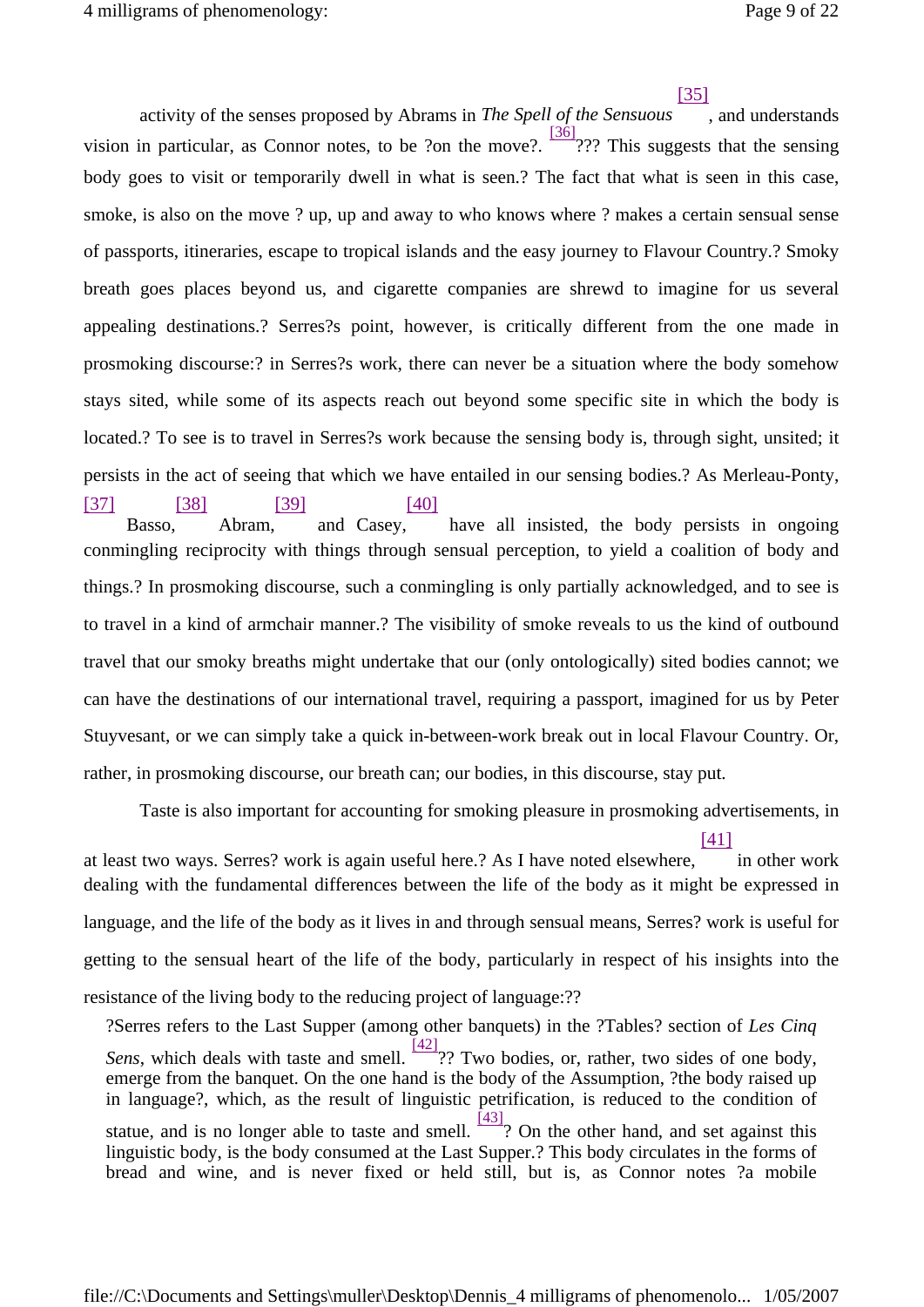transubstantiation?.  $\frac{[44]}{?}$ ?? .

Here, taste is understood to be a sense that dissolves the object of taste: that which is to be tasted must interact with the body and be dissolved by it in order to be tasted at all.? This is a process that corrupts the objective status of that which is to be tasted: the tasty thing must become part of the body.? However much or however often we ?visit with? those things we see, and however much our sensual projects of vision might be characterized by the activity of visiting rather than the Kantian passivity of receptive seeing, that which is to be seen may be viewed *and still maintain its objective status*: we need not have the object of vision dissolved in order to see it. Here then is a crucial difference between the sensual project and activity of seeing and those of smelling and tasting: as Borthwick puts it, ?a metaphysics premised in sight?s subject-object split cannot include the object?s dissolvability?  $\frac{[46]}{]}$ , whereas in the cases of smell and taste, object dissolvability is entirely necessary to our olfactory and our tasting projects. In the case of smoking, vision and taste, combine in a sensual knot that enables us to entertain the notion of visiting.? In the first instance, inbound breath takes the smoke down into lungs, and it may be viewed as it emerges outbound for Flavour Country.? But it is not just personal breath that gives wind to smoke enabling it to travel at all; our bodies have worked upon the smoke, *tasted* it in the mouth, and absorbed its flavour.? The smoke that goes in is not the same as the smoke that comes out; tasting smoke makes the smoke part of us, and makes us part of smoke.? That is the first way in which taste is important, and this order of taste [47]

is, as Borthwick puts it,? taste with a small ?t?.?

Taste with a capital ?T? is also important here.? The use of terms such as ?Flavour Country? as part of prosmoking advertising are included also as aesthetic of taste, an aesthetic that allows us to partake in taste from a distance (or, as Borthwick puts it, to otherwise judge pleasure through a visual metaphorics). <sup>[48]</sup>? There are certainly elements of capital ?T? taste involved in the purchasing of Dunhill or Benson and Hedges cigarettes at the high end of the cigarette market, as opposed to Holiday (a name which again references travel), one of the cheapest brands available in Australia. [49]

I have argued here that ?Flavour? works in association with ?Country? because it allows the immediacy of experience (small ?t? taste) to become intertwined and connected with an outbound breath, that is part of me because I have held it inside my body and worked upon it with my taste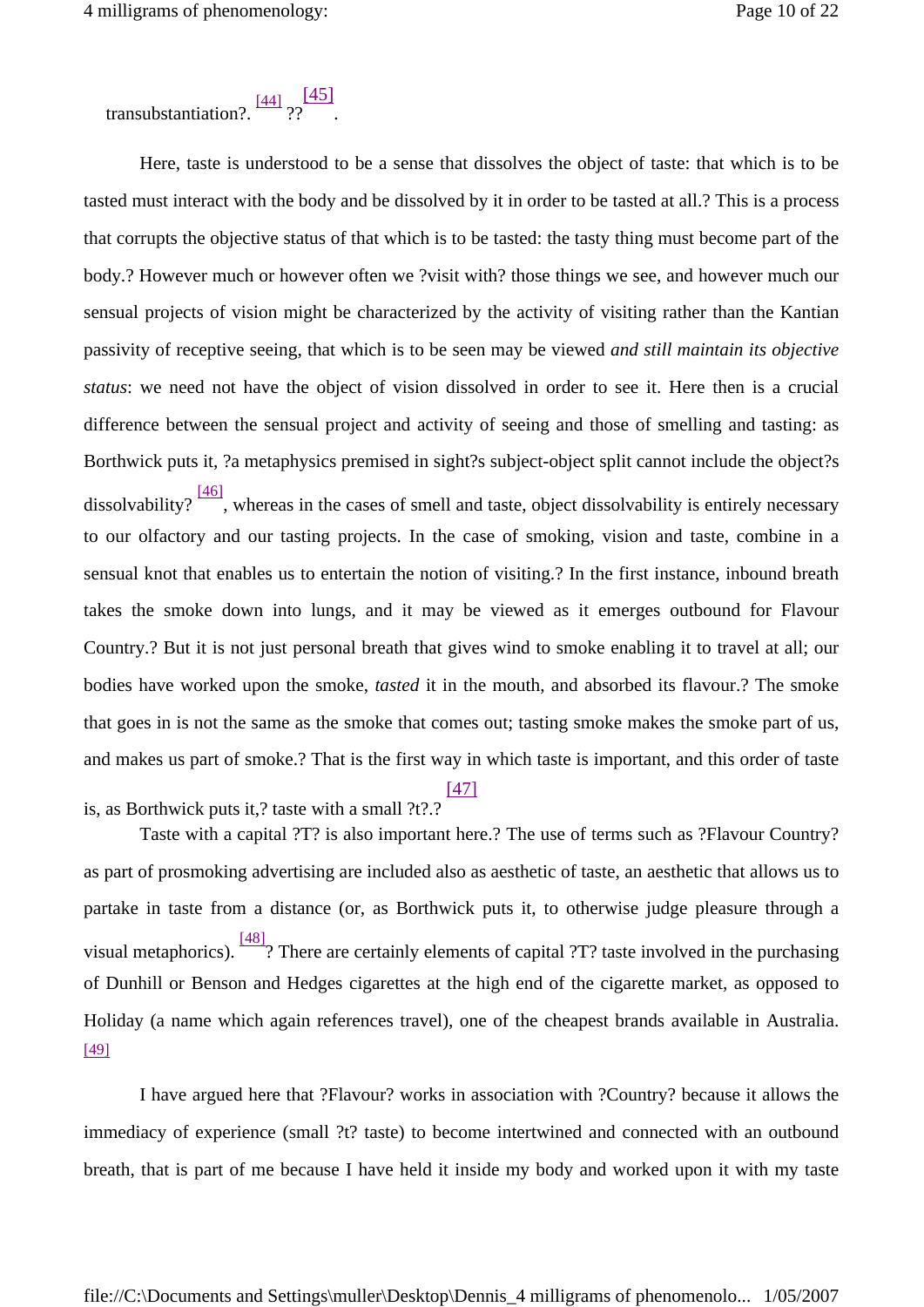sense, essentially dissolving it into myself.?? To see is to visit, and to taste is to have become part of.? Now, part of the smoke I see, I make personal journeys outbound to Flavour Country.? Even now that I am personally implicated through taste in the smoke I expel out to Flavour Country, however, my body remains in its familiar ontological place as I watch the smoke I have worked upon travel to its destination, whether I go first class, via Benson and Hedges, or travel economy with Holiday.

Here then, are two renderings of smoking practice conducted via discourse: the antismoking rendering, based on the notion of the invasion and entrapment of the body behind smoky bars, ushered in through an invitation to the corporeally constrained body, and the prosmoking rendering, based on a corporeal logic of escape and reach, ideas ushered in through the capacity of smoke to extend the still-sited person out through the air out there.? Vision is key in both of these renderings.? Through the lens of invasion, we visually track the smoke as it invades the site of the body, following it down via the television camera to the more usually unseen regions of the self.? In the lens of extension, Katz argues that smoke will visually reveal the reach of the person.? Taste is key here also, making that reach more personally our own.?

Vision and taste, even taken together, are not nearly sufficient to account for multisensual and intercorporeal smoking practice. Focusing on these sensual aspects ignores the other sensual means by which we experience smoke.? Similarly, focusing on the ontologically organized domains of inhalation/invasion exhalation/extension ignores the fact that we ourselves consistently ignore these kinds of boundaries in the course of habitual smoking, and in the course of other modes of being human.

In his notes on the connection between smoke and writers, Katz states that: the subtle and nuanced character of the smoke that curls out from a cigarette, and its capacity to overcome resistance and become diffused as a feature of any environment, would do proud any writer who could permeate his or her writings with such qualities.?  $\frac{[50]}{[50]}$ 

In Katz?s view, diffusion and permeation can be considered features of smoke as it disappears from our fields of vision.? But what if he smelled the smoke?? Or heard it as it was roughly exhaled?? My argument here is two-fold: first, logics of invasion and extension are not mutually exclusive logics, and second, vision and taste are only two of five sensual modes, which do not necessarily remain five distinctive modes, in which smoking practice might be more fruitfully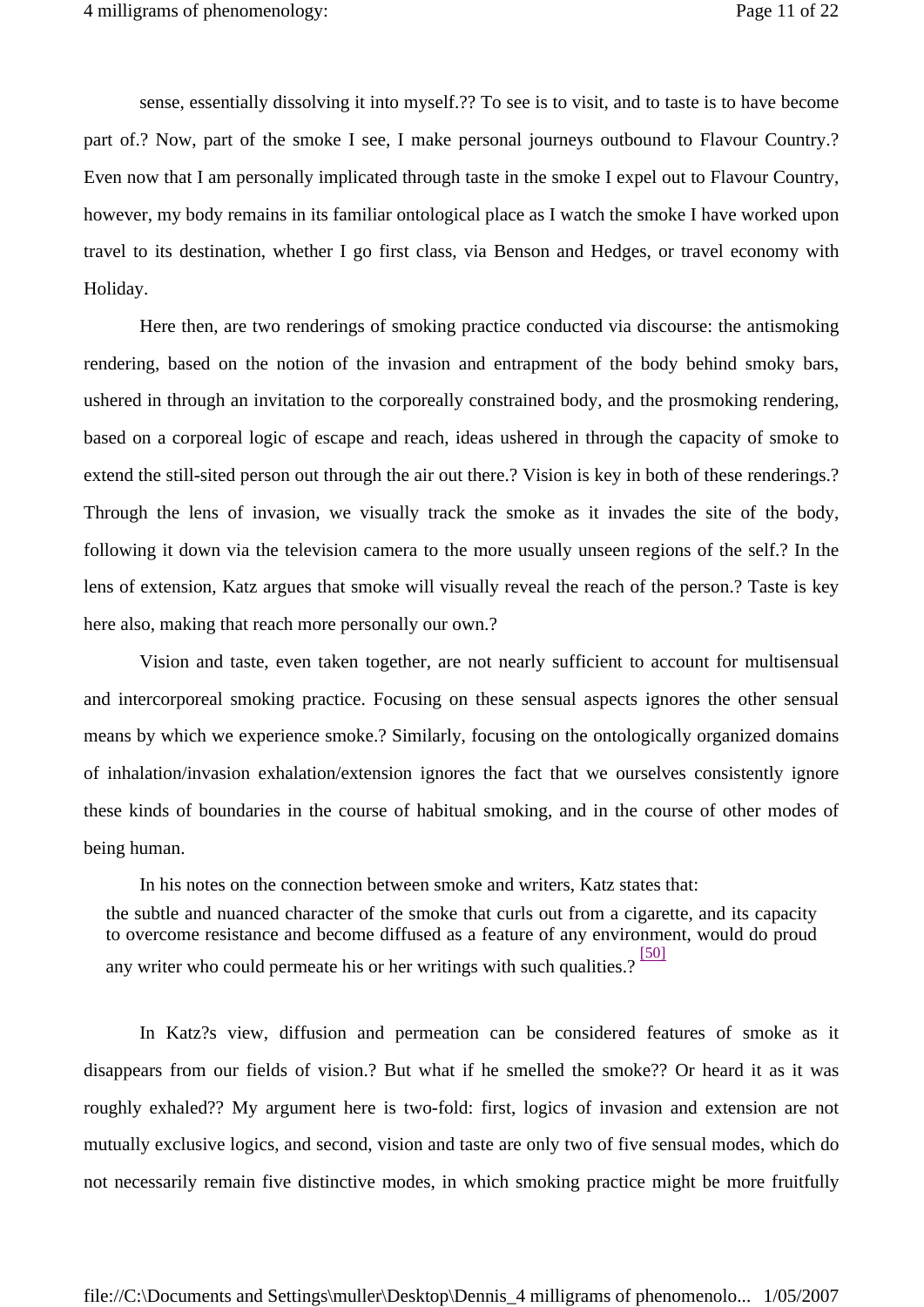explored.? I use frames of intercorporeality and dissolvability to explore smoking as a social practice that uses intercorporeal means to function, as do all methods of human sociality and communication.

# **Intercorporeality/Dissolvability**

Smoke and the practice of smoking offer a sensual experience in which the quality of dissolvability is paramount. There are many aspects of this dissolvability, in terms of the character of the smoke itself, which renders the practice of smoking olfactorialy, audibly, visibly, haptically and taste sense-able. Cigarettes themselves are dissolvable; one may view the reduction of a cigarette object to ashes.? Cigarette smoke dissolves into the air into which it is expelled.? We know from the anti-smoking lobby that chemicals in cigarettes, after a fashion, dissolve into the body of the smoker.?? We also know that smoking itself is capable of beginning a kind of dissolving process from within the body on the sense organs: smoking corrupts the seeing of the eye, the smelling of the nose, the tasting of the mouth and tongue.? It can also restrict blood flow, especially to the hands, feet and genitals, which assigns it the capacity to render less sensitive our haptic systems.

Smoke also dissolves other kinds of social and conversational boundaries.? Asking ?have you a lighter?? of a group of persons unknown to you in the pub might lead any place.? Becoming part of ?the smokers? at ?smoko?  $\frac{[51]}{[51]}$ ? brings a person into alignment, into space, into shared activity, with people who may well have otherwise remained unknown to them.? The phenomenon of ?the social smoker? alters us to the fact that smoking, for some people, requires the presence of others in order to be undertaken at all.?

Smoking might also extend or continue intercorporeal relationships between people, not only due to its capacity to weave through the air and permeate the bodies of others, thusly connecting them to you, but owing also to the capacity of smoke to act as a metaphor of corporeal intertwinement.? This metaphor is based on a sensual-corporeal logic of our experiences of smoke to connect.? The post-coital cigarette, for example, if both parties were to smoke, might, in the curling, intermingling and warm smoke, continue the warm, curling intermingling so recently passed, even as each party departs to opposite sides of the bed.?

Cigarette smoke can also point to the possibilities of links between personal bodies.? Individually exhaled plumes of smoke may meet and touch and mingle in the air: something that was

#### file://C:\Documents and Settings\muller\Desktop\Dennis\_4 milligrams of phenomenolo... 1/05/2007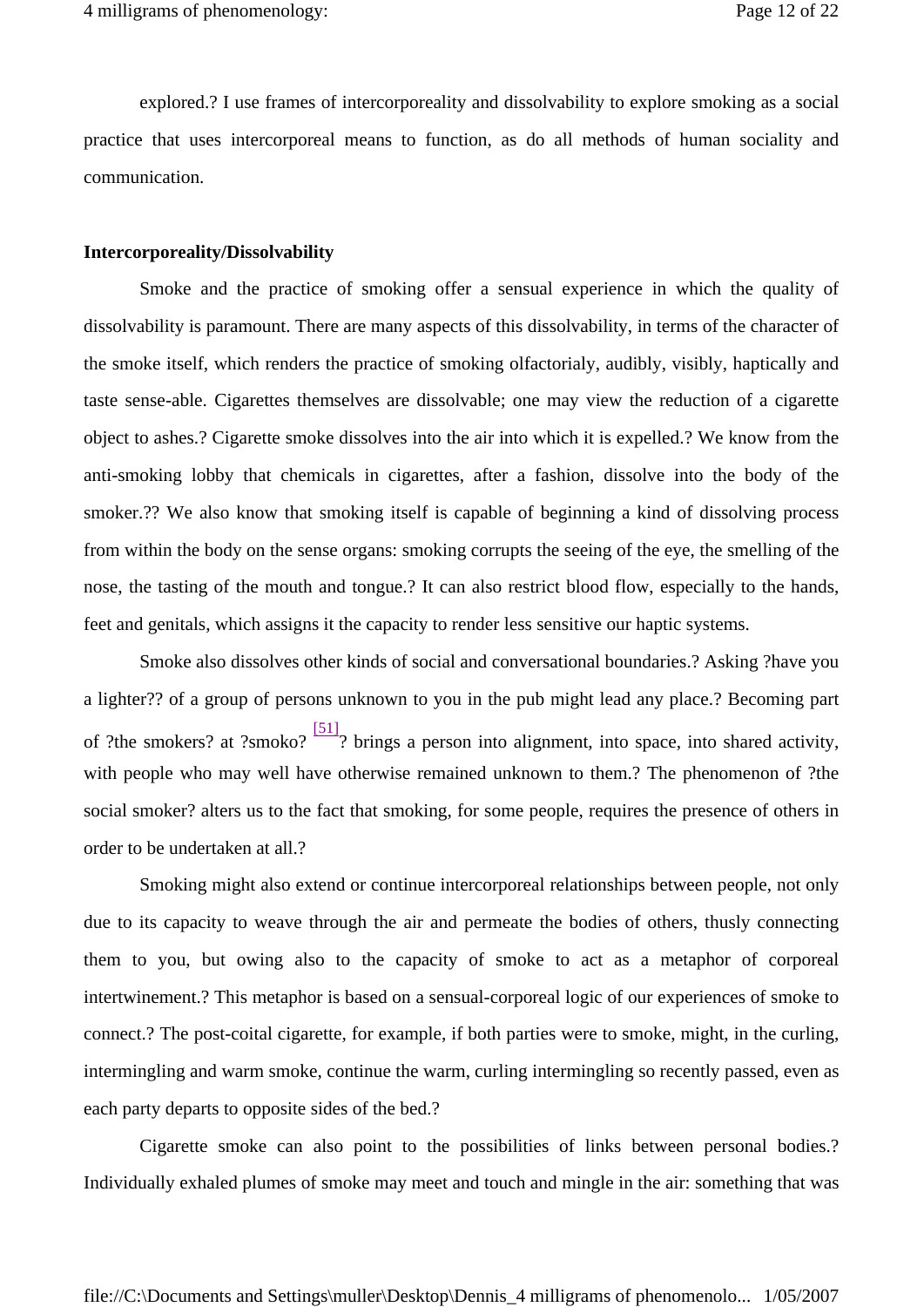expressly forbidden between male and female smokers in the small town in Indonesia where I used to live, lest the meeting and intertwining of air that had been inside a gendered body should encourage more interactions involving embraces. The separation of gendered smoky exhalations points to the capacity of smoke to reflect the intercorporeal connections between persons, but smoking also works to dissolve existing social connections between people, entailing them in undesirable intercorporeal relations with others.? At this point I introduce a specifically (multi) sensual lens to explore intercorporeal and social connections between people via smoke, in order to point to the multisensual experiences that smoking practice entails and occasions.

If I was to focus on the smell of smoke alone, I may well be able to describe the panic of people who could smell the sly approach of smoke into their own unwilling lungs, as well as the longing of those desiring the invasion of the lung with smoky fulfillment. As Borthwick notes, despite the presence of the well recognized, clearly defined ?individual?, when it comes to olfaction there is caused to be and there remains:?

Part of the other within the subject?olfaction opens the possibility, through the actual embodiment of the other, of another kind of sociality that acknowledges the interconnection with, not the complete separation of, the subject and the other. Further, it begins to shake the ground that holds the subject-other relationship, that is, it shakes the sight-based separation of self and other?if sociality was theorized through smell, how different it could be! Where would the self end and other begin? [52]

Melissa, a young woman, and I were talking about smoking.? She remembered waiting for a bus in the city when a young man approached her and asked her for a cigarette.? She gave him one, and inquired of him how he had known that she was a smoker.? The young man replied that while he was standing next to her at the bus stop, he had been able to smell the cigarette smoke on her clothes.? Louise, an older woman, recalled an experience many years ago when she had gone to a Blue Light disco.? <sup>[53]</sup>?? There, she had smoked ?almost an entire packet of Alpine Lights? with her friends. <sup>[54]</sup>??? Desperate to hide the smell from her father, who was to pick her up from the disco, she went outside and rubbed her hands with the leaves of a fragrant tree that was growing outside the venue. She also borrowed toothpaste from a friend, who had brought along her toothpaste in case she got a love-bite; toothpaste, Louise explained, was known to young women to have the capacity to reduce the appearance of the telltale bruise, if it was applied right away.? Louise rubbed toothpaste inside her mouth and over her teeth to hide the smell.? She planned to explain away the smell on her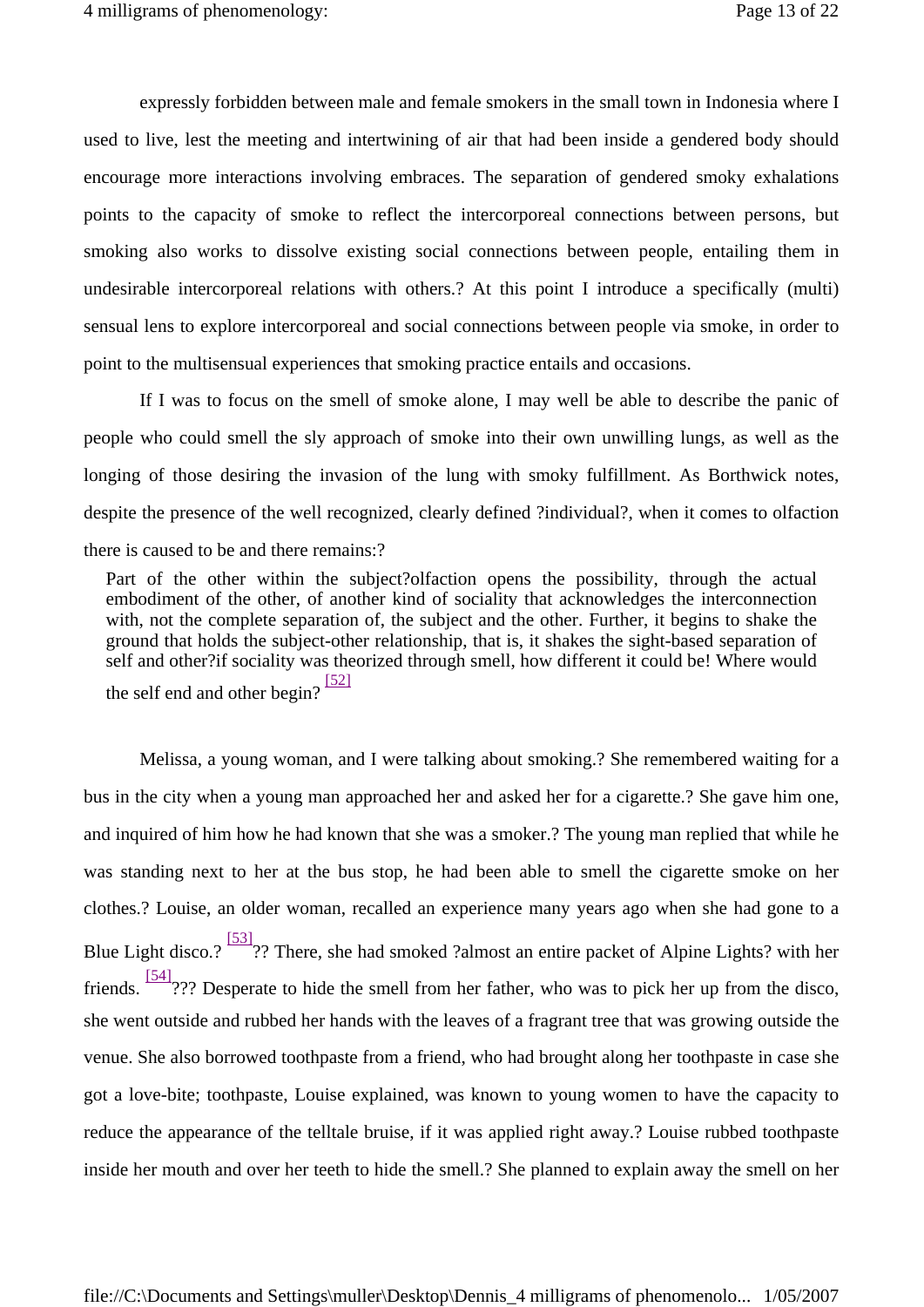clothes as the result of other people?s smoke.? Her father, who picked her up, and who had, according to Louise, ?a nose like a German Shepherd?, kissed her cheek and suspected that Louise had been smoking.? He sniffed her fingers to confirm this, and concluded correctly that 14-year-old Louise had indeed been smoking.?

Trevor, a gardener, told me that at work, there was not a special time for smoko, and that it was taken when Trevor, the head gardener, felt that it was appropriate.? Trevor works in a garden divided by many retaining walls, and other compartmentalizing devices, which meant that workmates were often not in one another?s view.?? Trevor said that, ?when the other fellows smell my smoke, they come over to where I am and that?s how smoko happens?.? [55]

If sociality were to be theorized through smell, the experiences of Melissa, Louise and Trevor might indeed indicate to us the difficulty of deciding where people begin and end.? If the sociality and intercorporeality entailed by smoking were to be theorized through smell, we might draw different kinds of attention to smoke?s capacity to dissolve existing social and corporeal connections between persons.

In Trevor?s case, smoke dissolved distances between people as the smell of Trevor?s smoke wafted to the noses of his workmates, eventually organizing them together in one place, and around one activity.? In Melissa?s case, the smell of cigarettes lingered sufficiently long in her clothes to dissolve a social boundary that otherwise would have remained between her and the young man at the bus stop, who eventually became her boyfriend. Armed with this olfactory knowledge, the man effectively dissolved a knowledge and a social boundary, which led him to dissolve other kinds of boundaries between himself and Melissa later on.?? Louise experienced a dissolving of the connection that kept her father and herself on good terms; in her father?s view, the specific connection that had been dissolved was one of ?trust?.? Louise?s father then took it upon himself to dissolve some more of Louise?s social connections when he grounded her.?

Touch is also critical here.? I have alluded to the ways in which touch is involved in smoking in terms of the capacity of smoke to link personal bodies in Indonesia, and in the case of the postcoital cigarette, which reflects and extends intercorporeal relationships made through touch.? Touch to the cigarette object itself is also involved in the sensual knot of smoking practice. Megan pointed to the dissolving boundary between cigarette object and her own hands when she spoke of her attempts to ?look sexy and elegant? as she smoked.? Megan said, ?I always smoke long cigarettes,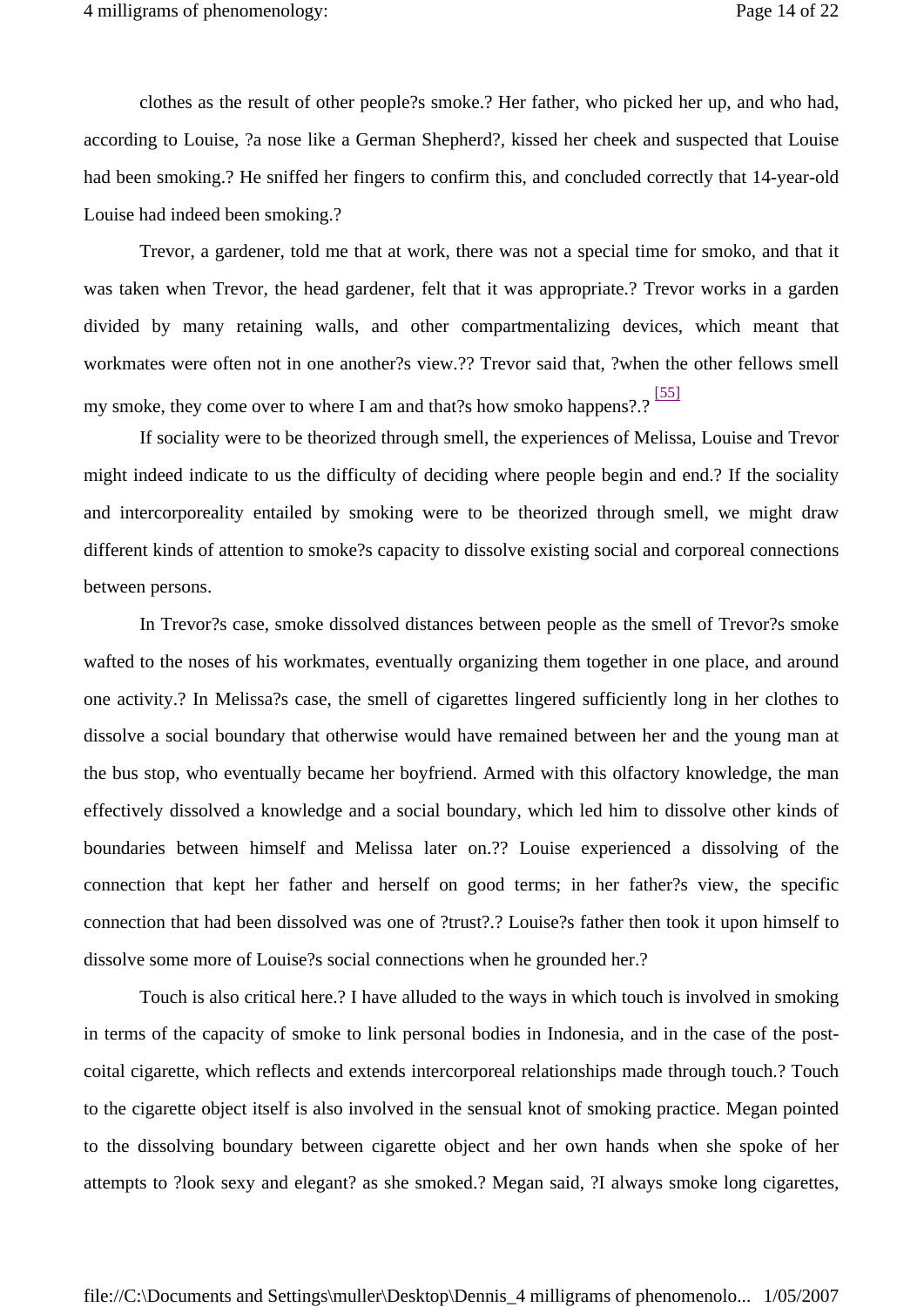Super Kings, and lately, I have been considering using a cigarette holder?.?  $\frac{[56]}{?}$ ? When I asked her why, she looked disapprovingly at her hands. ?My hands are really pudgy, and my fingers are short and squat?, she complained.? ?When I hold a cigarette, like this?, she said, holding up her ? smoking fingers?, my whole arm looks longer, and I feel more elegant. It?s like wearing false eyelashes, for that illusion of length?.? ?What do you do with your other hand?? I asked. ? Champagne flute?, she replied instantly. ?Long-stemmed?. [57]? The holding of cigarette object in the short fingers of the pudgy hand effectively extended these shortcomings into the longer reach of Megan, as the cigarette became part of fingers, the fingers part of cigarette.? Megan had her longer hand.?

Megan also talked about what she did with the smoke she expelled if she happened to be flirting with someone while she smoked with lengthy elegance.? ?If I?m interested?, she said, ?I like to blow my smoke up around the side of his face, like a caress?.? She stroked the side of my face in an upward motion, to show me what she meant.? She indicated with her fingers that the smoke trailed up beyond the face and whispered away.? I asked her if it worked. ?They get the message?, she replied.? ?How about if you want them to leave you alone?? I asked, intrigued.? ?Then I blow it straight in their face, into their eyes?, she said, grinning maliciously. It?s like giving someone a smelly slap in the face, without getting charged with assault?. ?Does anyone do it to you??, I asked? ?Yep. You can tell, if a man lets the smoke just slide out of his mouth, as opposed to blowing it out while he?s perving on you or flirting with you, you can be pretty sure he wants to slide something else into you as well?.?  $\frac{[58]}{[58]}$ 

Megan?s descriptions here are rather synasthetic.? Megan can ?slap? and ?caress? a face, the latter will perhaps lead to more caresses.? These are practices of touch; Megan?s language indicates that her smoky work at the bar is a kind of touching.? Here, touch is synasthetically crossed with vision, and with smell, as well as with taste and hearing. The smoky slaps and caresses Megan gives to unsuspecting men are felt as a touch of breath to face as much as they are visually tracked as they arrive, as much as they are smelled and tasted as they hit the organs of taste and smell, as much as they are heard; delivering a smoky slap involves a quick exhalation of breath, and delivering a caress involves long, drawn out whisper. Megan delivers multisensual perceivable slaps and caresses. These are not simply precursors to touch; they are visual, olfactory, audible and touch sense-able, all at once.? Divisions between singular sensual ways and means of interacting with the world are also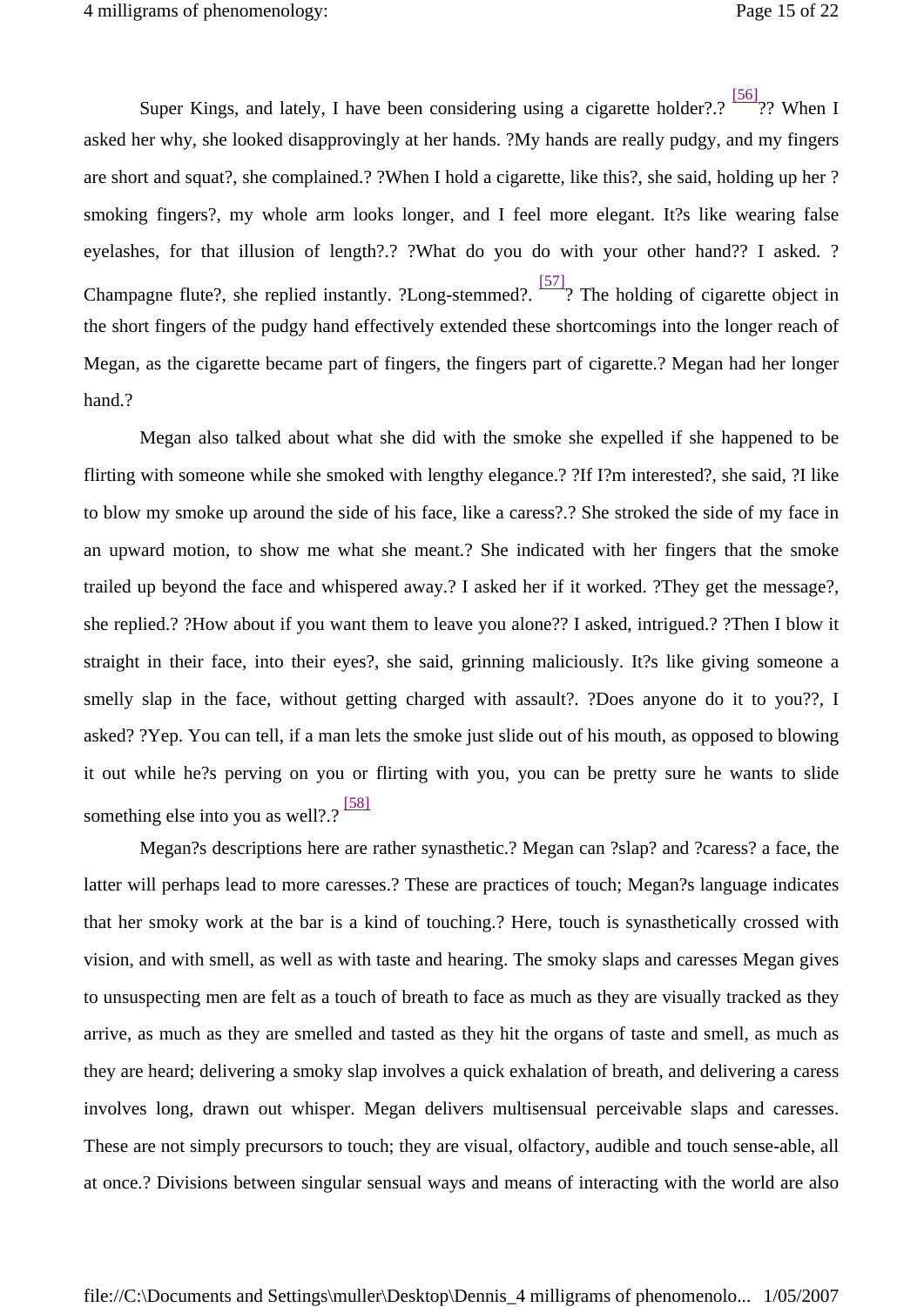dissolved in Megan?s practice of smoking.

The examples I have included in this section on intercorporeality and dissolvability show that inhalation may make for pleasure more than pain. Extensions of smoke into the air may indeed lead to pain, and not to Flavour Country, as is the case with Megan?s slap. The examples also indicate that smoking, rather than being adequately reflected in discourses that tend to separate the body from the world, entails intercorporeal means to function, as do any and all other aspects of human sociality and communication. This lack of entailment, in antismoking advertising contexts, might just account for the reaction of the group of smokers that wanted to smoke, even though they were watching a lung being carved up on the television screen, one that was there precisely as a result of smoking practice. When I asked my informants which antismoking advertisements *were* effective, they pointed to those that acknowledged interconnection and sociality.? It is unsurprising that smokers engaged in smoking as a social and intercorporeal practice should respond to those advertisements which privilege precisely those capacities of smoke and smoking that they experience, and that point to smoke?s equal capacity to reduce and constrain the opportunity for social interaction.? Stella, the mother of an 11 year old, said:

Y?know the ones that make me really feel like quitting are the ones that show what happens to families when a person gets sick or dies from fagging. Like that one that shows the dad in hospital, and he can?t go and play with his daughter, ?cause he?s dying.? What a thing to do to your kid, y? know, to be stuck in there while their life is happening.

The advertisement she refers to is one that also shows that smoking people are cut off from a variety of social-communicative intercorporeal entailments in the world.? One of these advertisements shows a male patient in an oncology ward, who is struggling to breathe, even with the assistance of the respirator machine, which renders him unable to speak.? Obviously in a great deal of physical pain, his eyes fill well up with tears as he listens to his young daughter describe the game of cricket she has just played with her friends. The ad ends with her lament, ?you should?ve been there, Dad?. Again, in this advertisement, the themes of inhalation, pain and corporeal containment are primary.? ?Dad? labours over inhalation, a direct result of the inhalation of cigarette smoke in the first instance.? He is, by means of the respirator machine, corporeally cut off from his daughter, who cannot reach him over its bulk, and he is cut off from establishing conversation with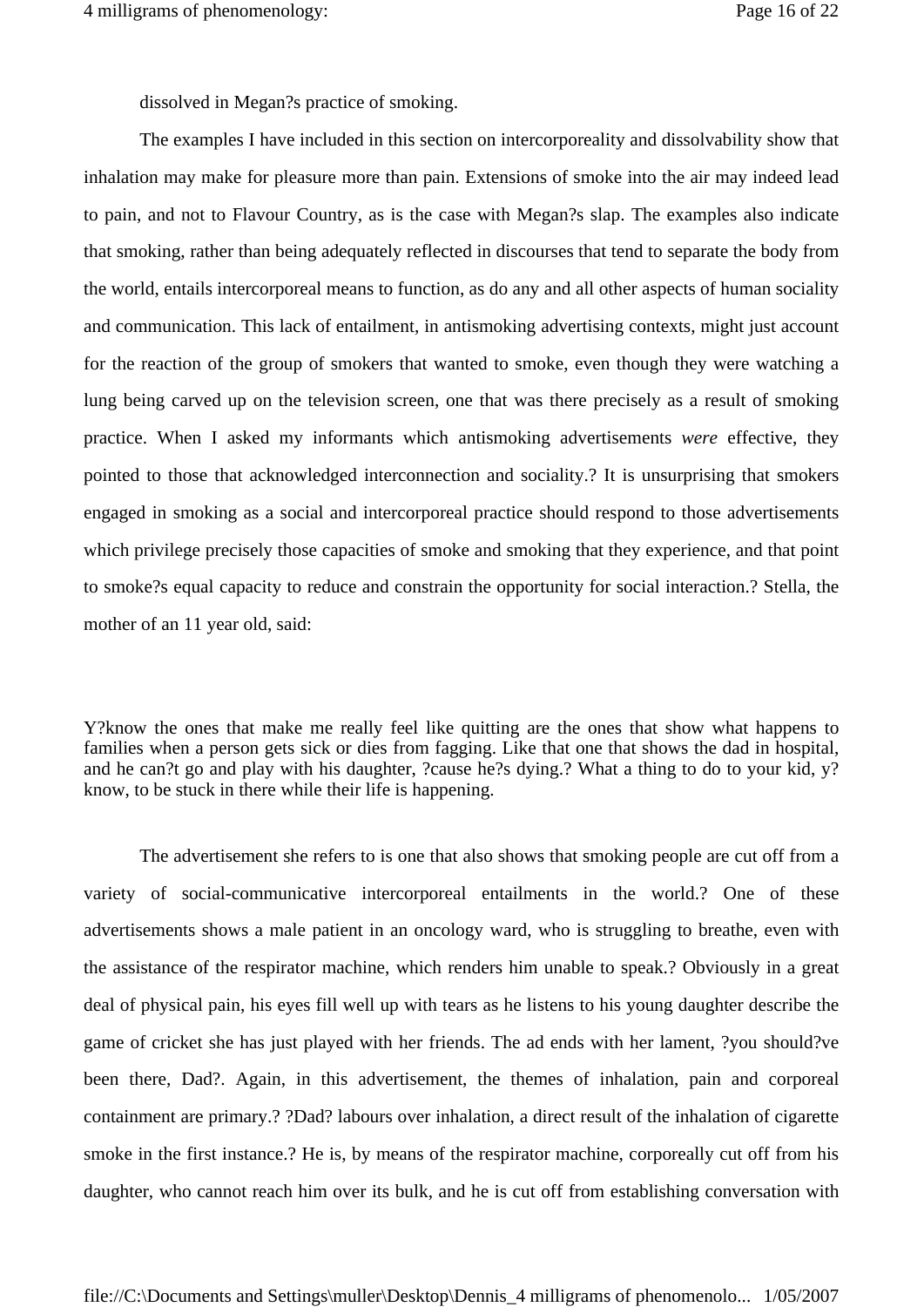her.? ?Dad? is also corporeally constricted because he is bed ridden, unable to establish intercorporeal relationships in conversation, through touch, or outside at the cricket match.? His inhalation of smoke has incarcerated him in an invisible smoky prison, given form in the world of the hospital, and has cut him off from a variety of intercorporeal engagements that constitute his usual modes of movement, sociality and communication. Pain is still present as a frame in this order of advertising, but it includes the emotional pain of guilt that occurs when one habitually intertwined body, Dad?s body for example, disentwines from the body of the family through illness and death.?? In other words, the intercorporeality that smoking both entails and occasions and destroys is here privileged. Because smoke is so much a part of intercorporeal sociality ? its creation, maintenance and destruction ? we would be perhaps wise to take note of it in our approach to creating effective antismoking tools.

Perhaps the following example bears this out best of all. On Thursday 13 May 2004 the NSW Health and the Cancer Institute NSW announced that they had joined forces to launch a campaign targeting women smokers. Dubbed ?Lady Killer ? Why risk It??**,?** the campaign was designed to raise women?s? awareness of the additional health risks (reduced fertility, menstrual problems, difficulties with pregnancy and childbirth) they face compared with men if they take up and/or continue to smoke. The campaign was understood by its creators and supporters to be a timely one, since female smoking rates are declining at a rate more slowly than male smoking rates. In Australia, 18 per cent of Australian women over 14 years are daily smokers,  $\frac{[59]}{[59]}$  prompting the CEO of the Cancer Institute NSW, Professor Jim Bishop, to state that:

We believe there is great urgency to highlight to women the personal consequences of their smoking. This campaign is designed to ?strike a chord? with women, especially women between the ages of 16 - 34 years as they have the highest rates of daily smoking in NSW. [60]  $\gamma$ 

A group of young women involved in my research, aged between 15 and 19, used smoking in a very specific way to deal with difficulties related to pregnancy and childbirth, which very much entailed their urgent attention to the personal consequences of smoking.? Perhaps the strongest intercorporeal, or *intracorporeal* bond of all, pregnancy, was covered in this research when it became apparent to me that young pregnant women drew upon the capacity of cigarette smoke to dissolve their fear of giving birth. These women would smoke with purpose in order to reduce the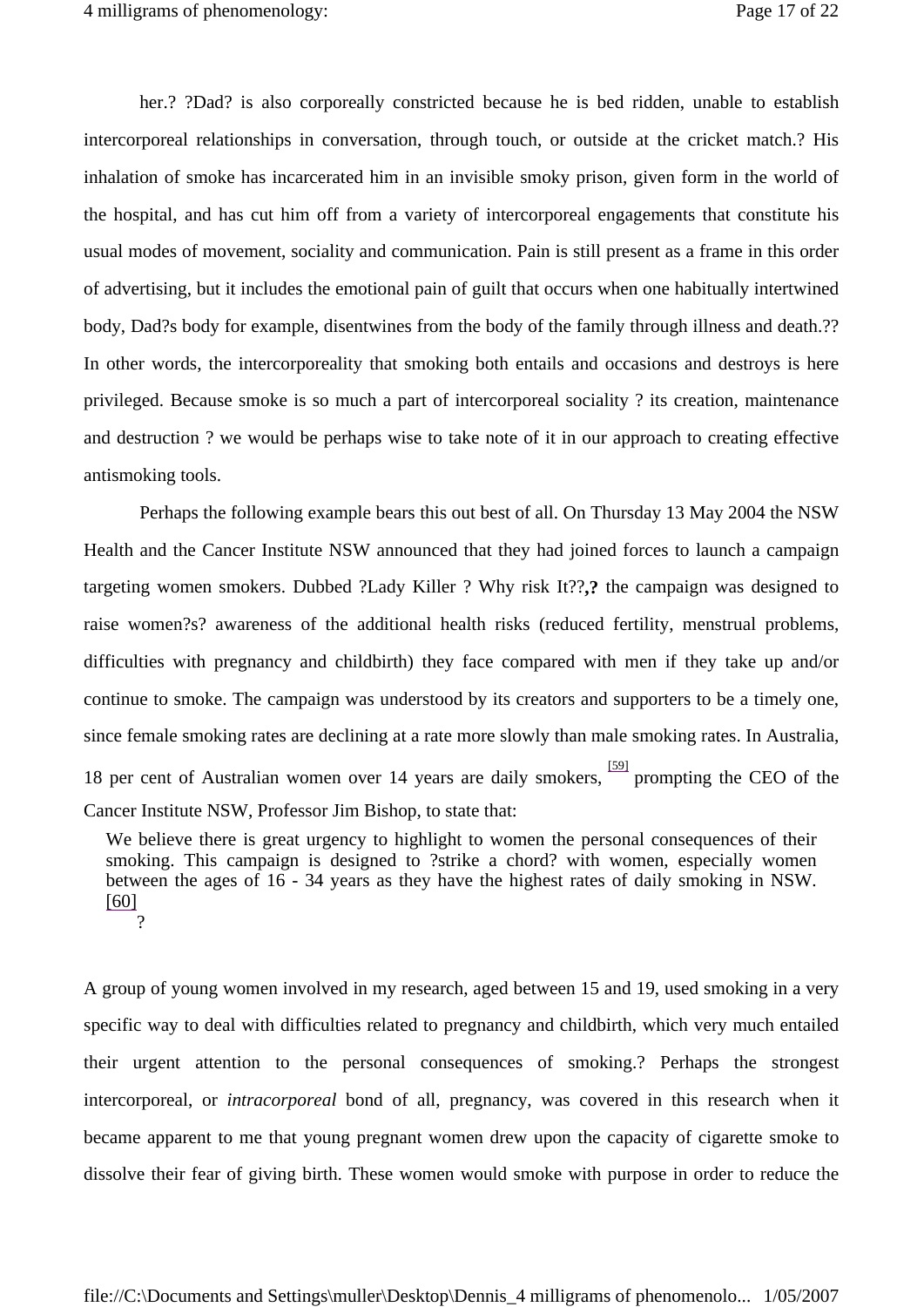birth weight of their babies; this being the most often articulated fear among the young women I interviewed connected with having a baby. These women would go so far as to select those cigarette packages bearing the specific message about the association between smoking and low birth weight babies, as if those bearing the specific message would somehow do the job of reducing the weight of their babies more efficiently. They were not, by the way, the only consumers to purchase cigarettes selectively; many consumers would exchange packets they had been handed by store clerks bearing messages about lung cancer and heart disease for the apparently less threatening ?your smoking can harm others?, and ?smoking while pregnant harms your baby?. Here we have a strategic practice directly involving smoking in intracorporeality, one that slips effortlessly across the divide between fear and its reduction, between maternal and fetal body, between the intention of antismoking labeling and the activity of imaginative and frightened mothers to be, and between the generalized statistics that show a decrease in smoking prevalence, and its more constant appeal to young women with low educational attainment.

# **Conclusion**

? The practice of smoking functions as a social practice by multisensual, intercorporeal means, and as a relational, social practice; smoking not only olfactorialy links persons in smoking dining rooms with people in the non-smoking section, it also makes for conversation between strangers (?have you a lighter??), and creates a common body of ?the smokers? who spill out of public buildings together at smoko.? Smoke dissolves specific social barriers between persons, reveals ontological barriers between objects and personal bodies to be reifications, maintains and creates connections between distances, between genders, conversations, mothers and their unborn children, social situations, places and between the senses as smoke is multisensually experienced in a number of ways simultaneously, leading to synasthetic descriptions of slaps.? It is a practice that has the capacity to act as both a facilitating and destructive social force. At least as much as it dissolves boundaries, it changes orders and types of intercorporeal connections and relationships, works upon and dissolves trust, the possibility of sex, and conversation.? Rigid frames of inhalation/invasion/pain in antismoking discourse and exhalation/extension/pleasure in prosmoking discourse based on vision in the former case and vision/taste sets in the latter, and which both maintain a seperability of person and world, are insufficient to deal with the plumes of smoky

#### file://C:\Documents and Settings\muller\Desktop\Dennis\_4 milligrams of phenomenolo... 1/05/2007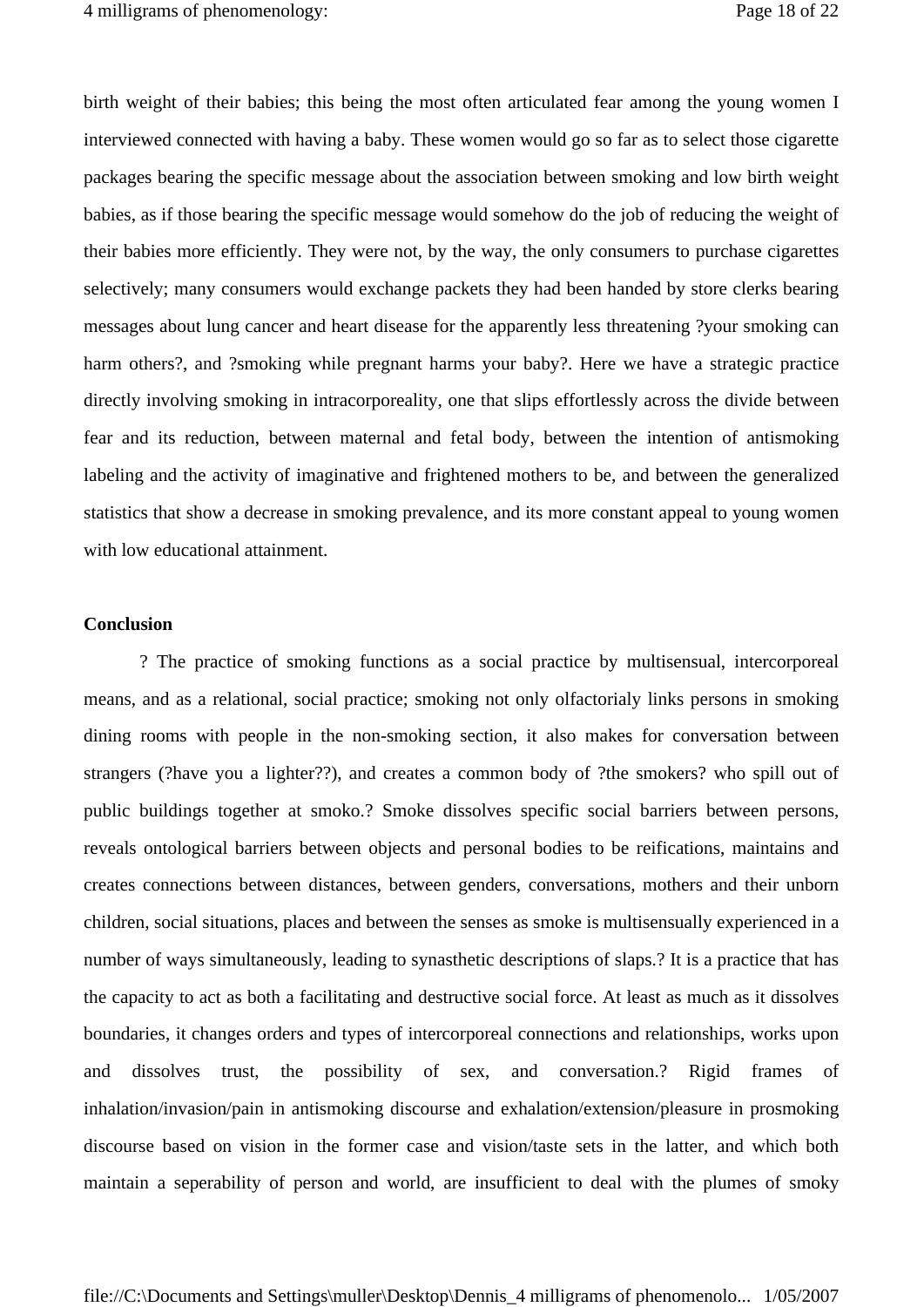evidence I have presented here.

 $\frac{[2]}{2}$ ? I speak in this paper only of smoking as it relates to cigarettes.? It is evident from my own ongoing research in smoking that other smoking practices and products entail and occasion quite different experiences of smoking. ?

### [3]

? Commonwealth of Australia, Australian Government Department of Health and Ageing, Michael Wooldridge Ministerial Web Posting 31 May 2000 ?Gruesome new ads launches in Government's war on smoking?? 2004.

#### [4]

Ibid

#### $[5]$

Personal Fieldnotes vol. 1 February 2004, p17.

#### [6]

ibid.

### [7]

 See for example: US Department of Health and Human Services 2001, *Women and Smoking: A Report of the Surgeon General*, Department of Health and Human Services, Centers for Disease Control and Prevention, National Center for Chronic Disease Prevention and Health Promotion, Office on Smoking and Health, Washington; Walsh, R., Lowe, J. & Hopkins, P. 2001, ?Quitting smoking in pregnancy?, *Medical Journal of Australia*, vol. 175, Canberra 2002 pp. 320- 23.;? Australian Institute of Health and Welfare (AIHW) 2002, *Australia?s Health 2002,* AIHW, Canberra 2002.; ?B. Ridolfo? &? C Stevenson, C. *The Quantification of Drug-Caused Mortality and Morbidity in Australia*, , AIHW (Drug Statistics Series no. 7), Canberra, 2001.

# [8]

```
 David Hill et al? ?The return of scare tactics? 7 (1): 5 -- Tobacco Control 1998; 7:5-8 ( Spring ).
```
# [9]

Commonwealth of Australia, op. cit.?

[10]? Jack Katz, *How Emotions Work* Chicago University Press, Chicago, 1999, p 340.

[11]? Edward Casey, ?How to get from space to place in a fairly short stretch of time: phenomenological prolegomena? in Steven Feld and Keith H Basso (eds) *Senses of Place*, School of American Research Press, Santa Fe, 1996, p 21.?

[12] ? Katz, op. cit., p 379 n. 39.

# [13]

 See Edmund Husserl, *Experience and Judgment: Investigations in a Genealogy of Logic*, trans. J.S Churchill and K. Amerkis, Northwestern University Press, Illinois, 1973, p 108.

[14]? In both the pleasure and pain ?accounts? produced by the anti-smoking lobby, expert knowledge of the smoking body, knowledge that is largely unavailable to smokers themselves, is used as a basis for the lobby to disseminate information about smoking. Access to this body positions the antismoking lobby etically and rationally in relation to emically and irrationally located participants.? In this sense, the antismoking lobby shares a number of positions with determinist theoreticians.?? I would nominate Marvin Harris (1977) as characteristic of the ?determinist theoreticians? that I am referring to in this paper. Harris, who advocates for a variety of ecological determinism labeled ?cultural materialism?, which seeks to explain any and all sociocultural phenomena to a root condition of the environment, is typical of determinist theoreticians who seek to link ostensibly ?strange? behaviour, or behaviour that seems ?irrational?

<sup>[1]</sup> In the case of sex, see for example Carole S. Vance, ?More Danger, More Pleasure: A decade after the Barnard sexuality conference?, in Carole S. Vance (ed.) *Pleasure and Danger: Exploring Female Sexuality,* Pandora Press, London, 1989, p xvi-xxxix.?? In the case of food and eating, see for example Carol Munter, ?Fat and the Fantasy of Perfection? in Carole S. Vance (ed.) *Pleasure and Danger: Exploring Female Sexuality,* Pandora Press, London, 1989, p 225-241.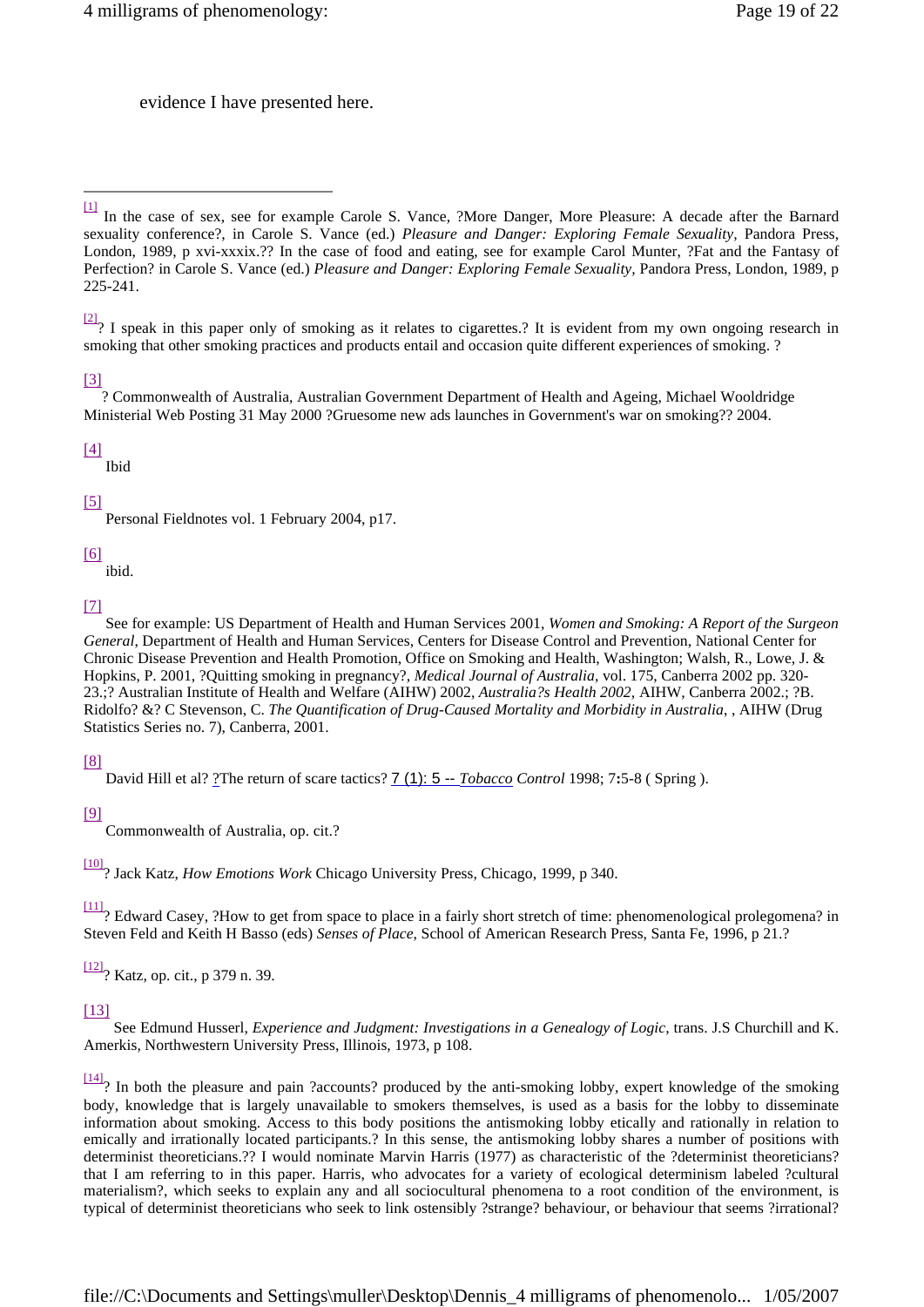to concrete circumstances, to subjects who are shown to behave in line with the infrastructural conditions made primary by the theorist. These positions are ones of expert knowledge of the body unavailable to, in this instance, smokers, and a predilection for using this expert knowledge to ?rationally? explain activities that might be called ?irrational?. The apparently irrational activity of smoke inhalation is explained as a form of drug dependence that can only be rendered understandable by reference to the drug induced pleasure and subsequent addiction and, therefore, the pain and danger that the activity will inevitably bring later.? The Government Health Warning on my package of Peter Stuyvesant Lights, for example, says: Smoking is addictive. Nicotine, a drug in tobacco, makes smokers feel they need to smoke. The more you smoke, the more your body will depend on getting nicotine and you may find yourself hooked. It may be difficult to give up smoking once you are hooked on nicotine. The Quitline counselors have informed me that the reason I enjoy smoking so much and why I am finding it difficult to quit has to do with the ways in which my body has come to depend on the effects of nicotine, and the drug induced pleasure it might give me. Any other pleasure I may get from smoking is reducible to my dependence on nicotine. Quitline counselors occasionally gave another explanation for smoking pleasure, that smoking was pleasurable because it made people feel relaxed.? This explanation too was explained by reference to the physical effects of cigarettes on the body; in this case, carbon monoxide was responsible for reducing oxygen flow to the brain and consequently ?numbed? responses to situations and events.?? Here, smoking pleasure is traceable to the root cause of the effects of the properties of cigarettes on the physical body.? This understanding of smoking pleasure bears striking resemblance to determinist concerns with rendering the otherwise (or, emically) irrational understandable by reference to something rationally concrete.?

 $\frac{[15]}{2}$ ? In taking this practice of the anti-smoking lobby for critical analysis in my essay, I am not suggesting that the antismoking lobby ought to be doing something different; indeed, the lobby could not be expected to do anything else but highlight the dangers that smoking poses to the unseen regions of the body.

 $\frac{[16]}{]}$ ? Catch -cry repeated in every printed and televised example of the current antismoking the advertising campaign.

[17]??? M. Langer, *Merleau-Ponty?s Phenomenology of Perception: A Guide and Commentary,* Florida State University Press, Tallahassee, 1989, p 32.??

 $\frac{[18]}{2}$ ? ibid.

[19]

David Hill et al. op. cit.

 $\frac{[20]}{2}$ ? I am reminded here of experiences with medical practitioners, who often seek to divide our breathing cycles into distinctive parts for the purposes of gaining knowledge about the insides of our bodies.

 $\frac{[21]}{2}$ ? Katz, op. cit., p 340.

<sup>[22]</sup>? Government Health Authority Warning. There are a number of warnings produced by the Government Health Authority, including those that deal with smoking and pregnancy, smoking and lung cancer, passive smoking, and so on. These labels take up a large area of a cigarette package (roughly one third of the front side and roughly one half of the back), and so they draw the attention of purchasers very effectively.? A common response to this among the smokers I interviewed in the course of preparing this paper involved the selective purchasing of cigarette packages that displayed the least frightening Government Health Authority Warning labels.? Purchasers I spoke to said that they often exchanged the cigarette packages they had been given by stork clerks for less frightening ones before paying for their cigarettes.? Men, and women who were not pregnant, overwhelmingly favored those packages that indicated that cigarettes could harm unborn babies, and tended to try to avoid those that mentioned lung cancer. This might be regarded as the refusal to reflexively attend the body presented by the anti-smoking lobby; a decline of the invitation issued by them to attend to a present body.??

#### [23]

Maurice Merleau-Ponty, *Phenomenology of Perception,* Routledge & Kegan Paul, London, 1962.

#### [24]

 David Abram. *The Spell of the Sensuous: Perception and Language in a More-than-Human World,* Vintage Books, New York, 1996, p 46.

[25]? Michel Serres, *Les Cinq Sens,* Hachette, Paris, 1998.

[26]??? Jeffrey Compton, *Embracing the Body of Culture: Understanding Cross-Cultural Psychology From the Perspective of a Phenomenology of Embodiment*, (http://home.earthlink.net/~rationalmystic.cultsoma.htm) 2001, p 4.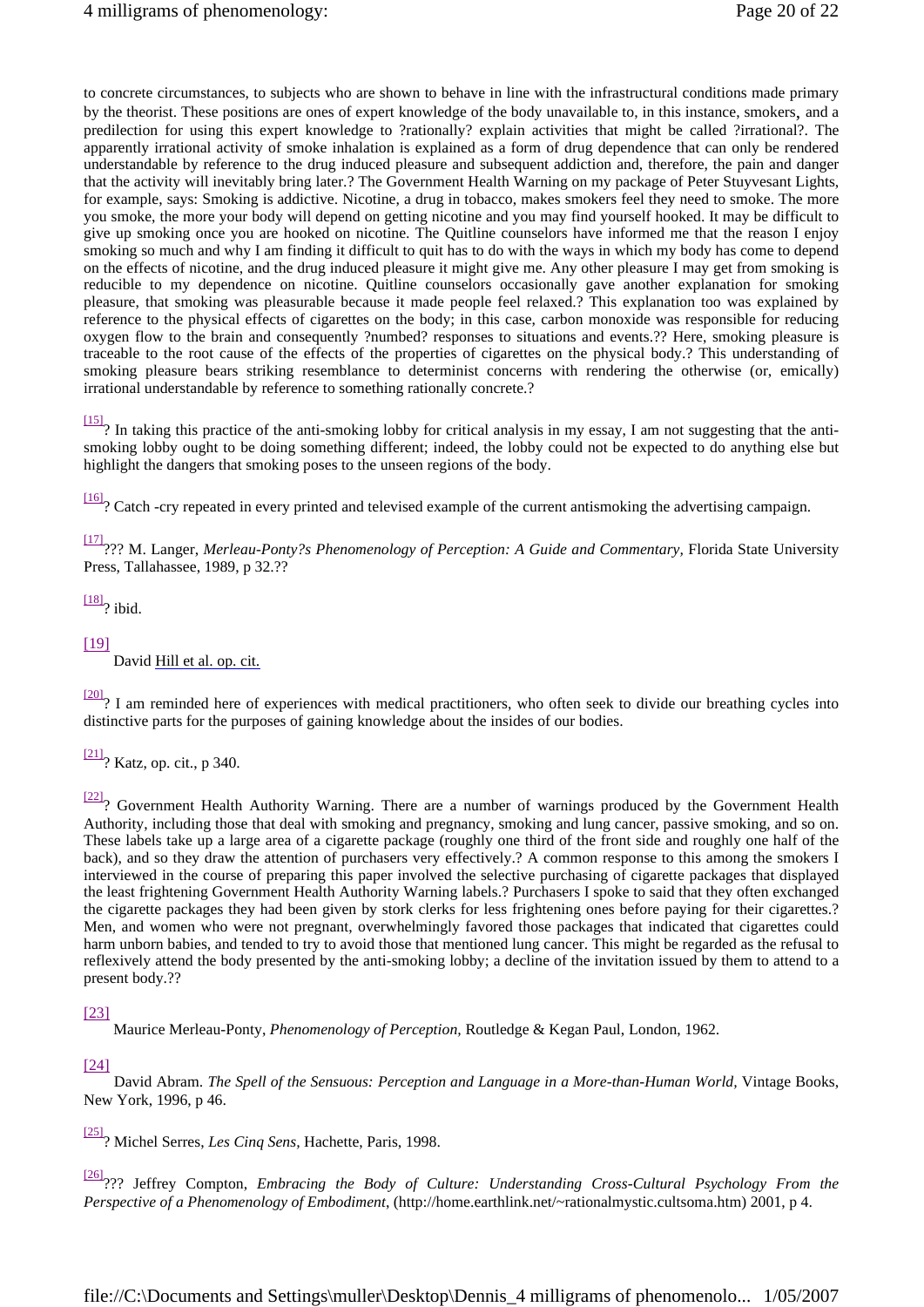$\frac{[27]}{2}$ ? Langer, op. cit.

[28]? Robert Levy, ?The Emotions in Comparative Perspective? In Klaus R. Scherer and Paul Eckman (eds.) *Approaches to Emotion,* Lawrence and Erlbaum and Associates,? New Jersey, 1984, pp 397-412.

 $\frac{[29]}{?}$  Compton, op. cit., p 4.

[30]<sub>2</sub> Katz, op. cit., p 379 n. 39.?

<sup>[31]</sup>? Katz, op. cit., p 340.?

[32]? Peter Stuyvesant Lights Package Advertising.

 $\frac{[33]}{2}$ ? Serres, op. cit., p 405.?

 $\frac{[34]}{[34]}$ ? ibid.,? p 334.

### [35]

Abram., op. cit.?

[36] Steven Connor, ?Michel Serres? five senses?, Expanded version of a paper given at the Michel Serres Conference held at Birbeck College, May 1999, (http://www.bbk.ac.uk/eh/eng/skc/5senses.htm), 1999, p 6.

#### [37]

Merleau-Ponty, op. cit., p? 208.

#### [38]

 Keith H Basso, ?Wisdom sits in places? in Steven Feld and Keith H Basso (eds),? *Senses of Place*, School of American Research Press, Santa Fe, 1996, p 54.

#### [39]

Abram, op. cit., p 53.

#### [40]

Casey, op. cit., p 22.

#### [41]

Simone Dennis, ?Melted honey: sax and sex? *Popular Culture Review Journal*, vol. 15, i.2, 2004, p 58

 $\frac{[42]}{?}$  Serres, op. cit.

 $\frac{[43]}{2}$ ? ibid., p 413.

 $\frac{[44]}{2}$ ? ibid., p 413.

# [45]

Dennis, op. cit.?

[46]? Fiona Borthwick, ?Olfaction and Taste: Invasive Odours and Disappearing Objects? *The Australian Journal of Anthropology*, vol. 11 i. 2, 2000, p 133.

# [47]

ibid.

 $\frac{[48]}{?}$  ibid.

 $\frac{[49]}{2}$ ? Just as relevant is a visual metaphorics that does indeed allow us to partake of smoke at a distance without having

file://C:\Documents and Settings\muller\Desktop\Dennis\_4 milligrams of phenomenolo... 1/05/2007